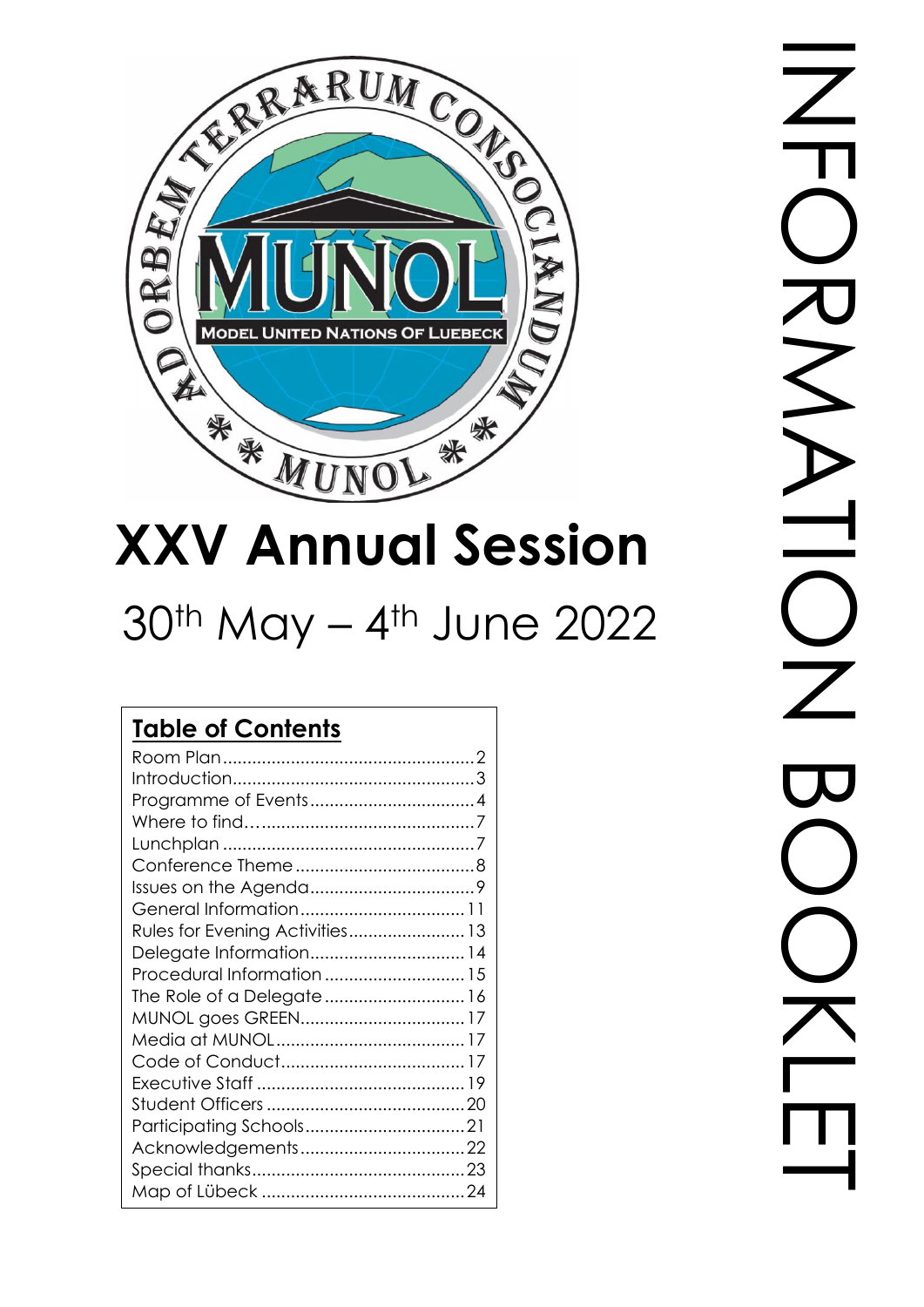### **Room Plan**

<span id="page-1-0"></span>

Thomas-Mann-Schule | Lübeck



Thomas-Mann-Schule | Lübeck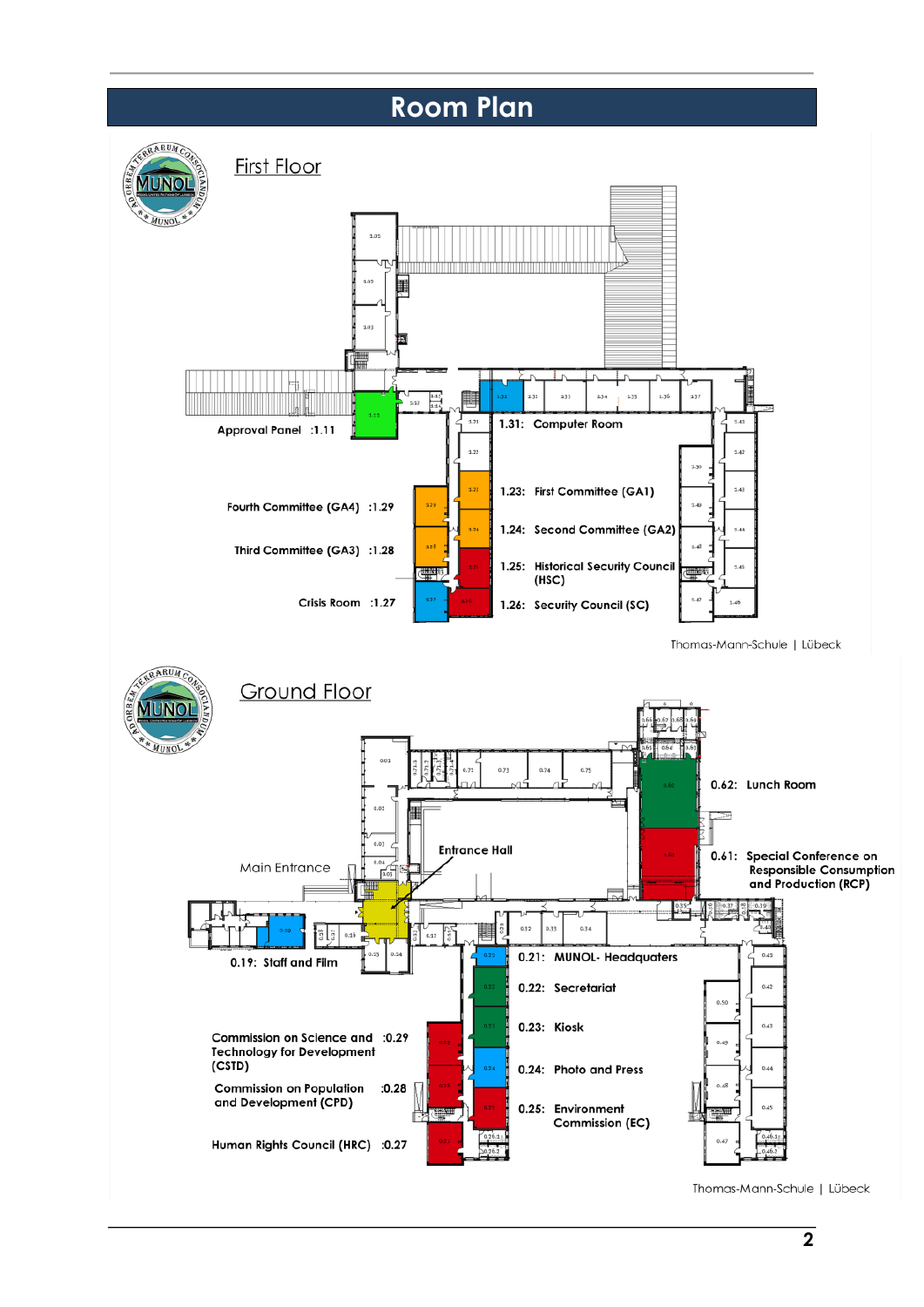### **Introduction**

<span id="page-2-0"></span>On behalf of the Executive Team of MUNOL 2022 we welcome all participants to the 25<sup>th</sup> Anniversary Conference of Model United Nations of Lübeck. Founded in 1997, our conference has taken place at the Thomas-Mann-Schule, with the exception of MUNOL 2020. Since then, MUNOL has grown steadily and continues to do so.

The conference is prepared and run exclusively by students. Our special focus in 2022 is on internationality and diversity. We are looking forward to a conference with almost 500 participants from 7 different countries after two years of restrictions and smaller conferences due to the Covid Pandemic.

This week, all delegates will discuss and try to find compromises on highly political topics such as responsible consumption and sustainable production in the context of a more environmentally conscious lifestyle and behavior. Moreover, our prominent guest speakers will enrich the conference by giving you an insight into certain fields of their expertise, enhancing your background knowledge, and ameliorating the quality of debate.

This year again, there are exciting topics that will be debated in our 11 forums dealing with the conference theme "Responsible Consumption and Production". In 2022, the committees include the committees of the "General Assembly" which is held at the Hansemuseum, the "Historical Security Council", the "Special Conference on Responsible Consumption and Production" and more.

Furthermore, we are continuing efforts to make MUNOL as 'green' as possible by almost exclusively using recycled paper, separating waste in the forums and minimizing the use of single use plastics. More information about MUNOL going green can be found on page 16.

The aim of this conference is to spread political interest and commitment. The day and evening events serve as opportunities to get to know new people, make international contacts and gain self-confidence in appearing in front of a group. Of course, the most important thing is to have fun, and this year, there will be plenty of opportunities for that.

This information booklet contains the most important and basic information about MUNOL for the week. If you have any questions, please contact the Executive Staff of MUNOL 2022.

We are looking forward to many debates and hope for nice days in MUNOL's hometown Lübeck.

Yours sincerely,

Mert Tut and Lilly Hauer

*Conference Management of MUNOL 2022*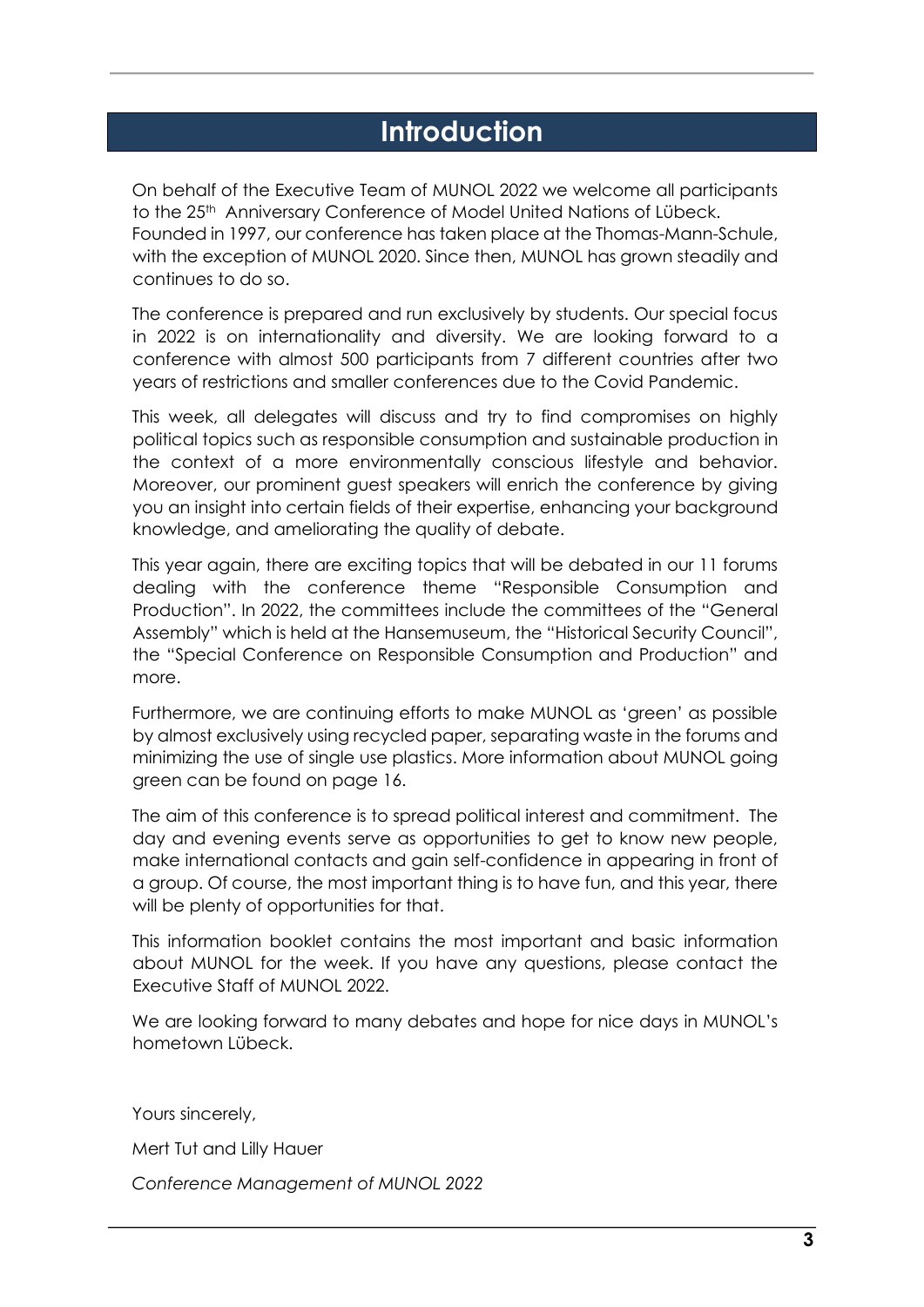### **Programme of Events**

<span id="page-3-0"></span>

|                    | Monday, May 30th 2022                                                                                                                                                                                          |                          |  |
|--------------------|----------------------------------------------------------------------------------------------------------------------------------------------------------------------------------------------------------------|--------------------------|--|
| 13:15              | <b>Executive Staff Meeting</b><br>(Construction)                                                                                                                                                               | Secretariat, Room 022    |  |
| 13:15              | Chair (and Ad-Staff) Briefing                                                                                                                                                                                  | RCP, Room 061            |  |
| $13:00 -$<br>17:00 | Registration                                                                                                                                                                                                   | Entry TMS                |  |
| $17:00 -$<br>18:00 | Welcome ceremony hosted by<br>the mayor of Lübeck<br>(no formal dress required for<br>delegates)                                                                                                               | TMS (livestream)         |  |
| $18:05 -$<br>18:20 | Executive Staff De-Briefing                                                                                                                                                                                    | Secretariat, Room 022    |  |
| 18:30              | Committee Evening (Mandatory)                                                                                                                                                                                  | <b>TMS</b>               |  |
| 18:30              | <b>MUN-Directors Get Together</b>                                                                                                                                                                              | <b>TMS</b>               |  |
|                    | Tuesday, May 31st 2022                                                                                                                                                                                         |                          |  |
| 07:30              | Executive Staff Meeting                                                                                                                                                                                        | MuK                      |  |
| 08:00              | Chair Briefing                                                                                                                                                                                                 | <b>MuK</b>               |  |
| 08:30              | Entry for participants                                                                                                                                                                                         | MuK                      |  |
| $09:00 -$<br>12:00 | <b>Opening Ceremonies</b><br>MUK                                                                                                                                                                               |                          |  |
| $12:00 -$<br>13:00 | Bus Shuttle to the TMS                                                                                                                                                                                         | Entrance of the MuK      |  |
| 13:00              | Introduction in Committee and<br><b>Opening Statements</b>                                                                                                                                                     | <b>TMS</b>               |  |
| 14:00              | Approval Panel opened                                                                                                                                                                                          | Approval Panel, Room 111 |  |
| $13:00 -$<br>18:00 | Debate in (H)SC                                                                                                                                                                                                | Rooms 125,126            |  |
| $13:30 -$<br>18:00 | Lobbying for<br>Committees/Commissions/HRC                                                                                                                                                                     | TMS, respective room     |  |
| $13:30 -$<br>15:45 | Lunch available                                                                                                                                                                                                | Lunch Room, Room 062     |  |
| 15:00              | Dr. Thomas Henningsen,<br>Greenpeace:<br>"Planet Earth and the State of the<br>RCP, Room 061<br>Environment: A Global View<br>Latest facts, data and urgently needed<br><i>initiatives</i> "<br>(Guest Speech) |                          |  |
| $18:10-$<br>18:30  | Executive Staff De-Briefing                                                                                                                                                                                    | Secretariat, Room 022    |  |
| $18:10-$<br>18:30  | Chair De-Briefing                                                                                                                                                                                              | RCP, Room 061            |  |
| 18:00              | <b>MUN Directors Party</b>                                                                                                                                                                                     | House of Mr. Harz        |  |
| 20:00              | MUNOL Chill Out                                                                                                                                                                                                | Strandsalon              |  |
|                    | <b>Wednesday, June 1st 2022</b>                                                                                                                                                                                |                          |  |
| 08:30              | <b>Executive Staff Meeting</b>                                                                                                                                                                                 | Secretariat, Room 022    |  |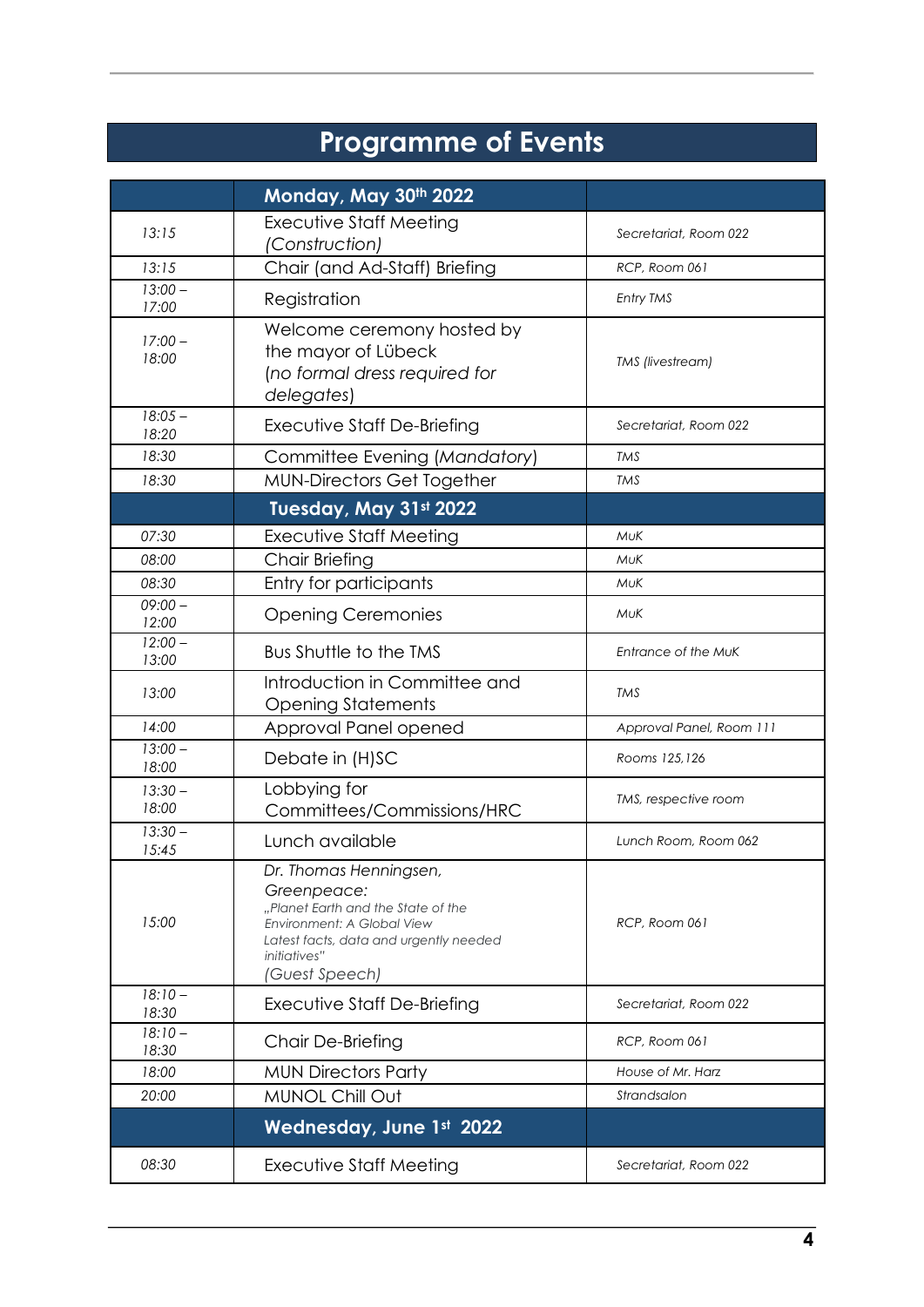| 08:30                        | <b>Chair Briefing</b>                                                                                                                                                         | RCP, Room 061            |  |
|------------------------------|-------------------------------------------------------------------------------------------------------------------------------------------------------------------------------|--------------------------|--|
| $09:00 -$<br>17:00           | Debate in all Forums                                                                                                                                                          | TMS                      |  |
| $09:00 -$<br>17:00           | Approval Panel open                                                                                                                                                           | Approval Panel, Room 111 |  |
| $12:00 -$<br>15:00           | Lunch available                                                                                                                                                               | Lunch Room, Room 062     |  |
| 14:00                        | MUN Directors meeting with the<br>Financial Managers (payments)                                                                                                               | Approval Panel, Room 111 |  |
| 14:00                        | Anna Schiller,<br>Founding team member of MUNOL:<br>"Global survey: How countries around the<br>world feel about the benefits and risks of<br>gene editing"<br>(Guest Speech) | Virtual – CSTD, Room 029 |  |
| 16:00                        | Claudia Elbracht,<br>Laura Rosenbusch,<br>Amnesty International:<br>"Responsible Consumption and Production -<br>a human rights perspective"<br>(Guest Speech)                | Lunch Room, Room 062     |  |
| $17:10-$<br>17:25            | Executive Staff De-Briefing                                                                                                                                                   | Secretariat, Room 022    |  |
| $\frac{1}{17:10}$ –<br>17:30 | Chair De-Briefing                                                                                                                                                             | RCP, Room 061            |  |
| 20:00                        | MUNOL 25th Anniversary Party                                                                                                                                                  | "Schuppen 6"             |  |
|                              | Thursday, June 2nd 2022                                                                                                                                                       |                          |  |
| 08:30                        | Executive Staff Meeting                                                                                                                                                       | Secretariat, Room 022    |  |
| 08:30                        | <b>Chair Briefing</b>                                                                                                                                                         | RCP, Room 061            |  |
| $09:00 -$<br>17:00           | Debate in all Forums                                                                                                                                                          | TMS                      |  |
| $09:00 -$<br>16:00           | Approval Panel open                                                                                                                                                           | Approval Panel, Room 111 |  |
| 11:00                        | Franziska Görner,<br><b>Reporters Without Borders</b><br>(Guest Speech)                                                                                                       | Lunch Room, Room 062     |  |
| $12:00 -$<br>15:00           | Lunch available                                                                                                                                                               | Lunch Room, Room 062     |  |
| $17:10-$<br>17:30            | <b>Executive Staff De-Briefing</b>                                                                                                                                            | Secretariat, Room 022    |  |
| 17:10                        | Chair De-Briefing,<br><b>Resolution Booklet Creation</b>                                                                                                                      | Computer Room 131        |  |
| 17:00                        | Free Evening                                                                                                                                                                  |                          |  |
| 20:30                        | <b>Team Evening</b><br>(Chairs and Executive Team)                                                                                                                            | TMS                      |  |
|                              | Friday, June 3rd 2022                                                                                                                                                         |                          |  |
| 08:30                        | Executive Staff Meeting                                                                                                                                                       | Secretariat, Room 022    |  |
|                              |                                                                                                                                                                               | RCP, Room 061            |  |
| 08:30                        | Chair Briefing I<br>(Commissions/Councils)                                                                                                                                    |                          |  |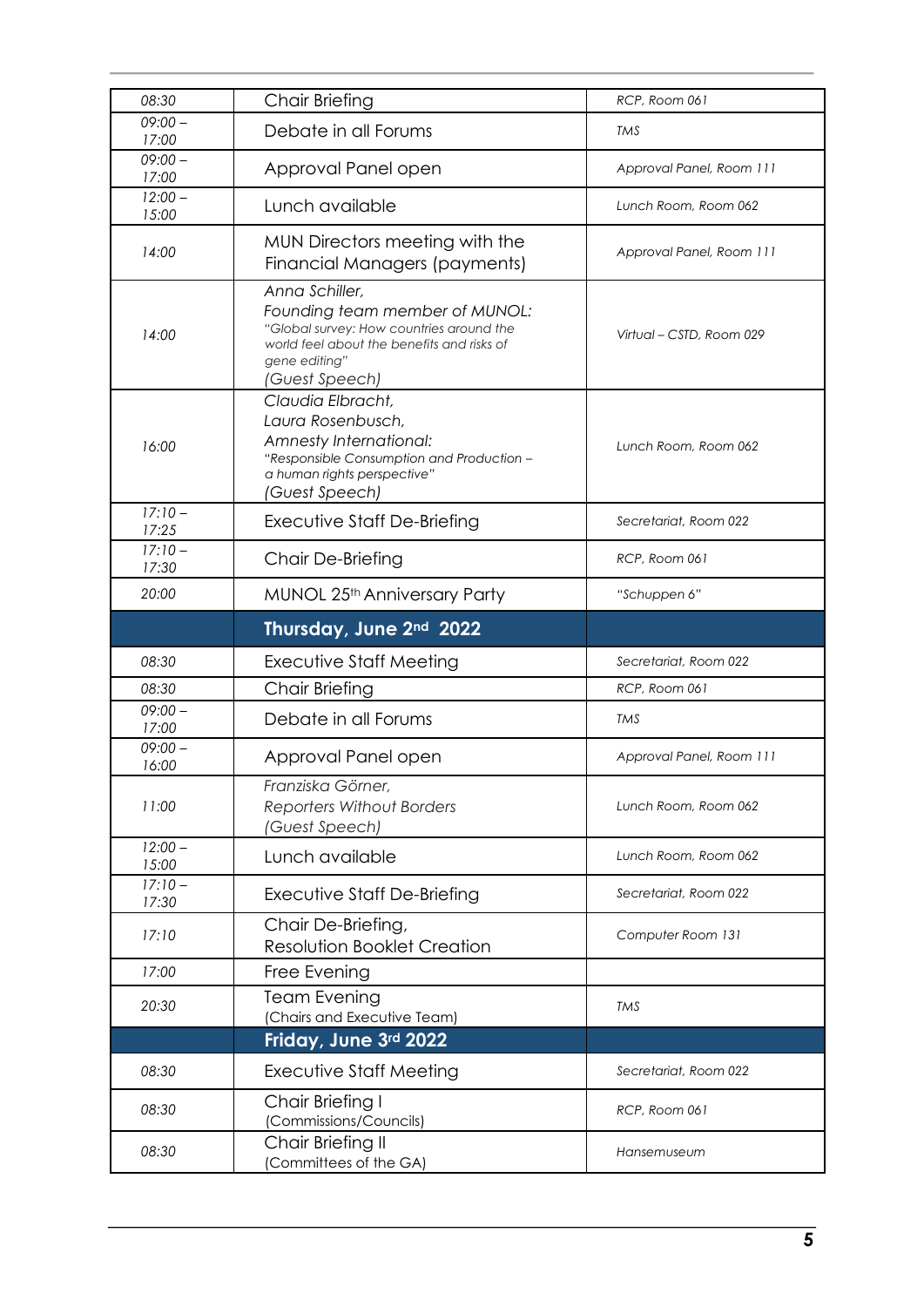| $09:00 -$<br>17:00 | Debate in Commissions/Councils                                                                                                        | TMS                            |  |  |
|--------------------|---------------------------------------------------------------------------------------------------------------------------------------|--------------------------------|--|--|
| $09:00 -$<br>17:00 | Debate in General Assembly                                                                                                            | Hansemuseum                    |  |  |
| 12:30              | Dahlia Arora, Secretary General of<br><b>UN Youth Association Germany:</b><br>"Working together to overcome crises"<br>(Guest speech) | Hansemuseum                    |  |  |
| $12:30 -$<br>14:00 | Lunch available<br>(for Commissions and Councils)                                                                                     | Lunch Room, Room 062           |  |  |
| 13:00              | Lunch available<br>(for General Assembly)                                                                                             | Hansemuseum                    |  |  |
| $17:10 -$<br>17:30 | Chair De-Briefing I<br>(Commissions/Councils)                                                                                         | RCP, Room 061                  |  |  |
| $17:10-$<br>17:30  | Chair De-Briefing II<br>(Committees of the GA)                                                                                        | Hansemuseum                    |  |  |
| $17:10-$<br>17:30  | Executive Staff De-Briefing                                                                                                           | Secretariat, Room 022          |  |  |
| 18:00              | Members' meeting MUNOL<br>association                                                                                                 | Room 129                       |  |  |
| 19:30              | <b>MUN Directors Dinner</b>                                                                                                           | Schiffergesellschaft           |  |  |
| 21:00              | <b>MUNOL Party</b>                                                                                                                    | Cargo Boat                     |  |  |
|                    |                                                                                                                                       |                                |  |  |
|                    | Saturday, June 4th<br>2022                                                                                                            |                                |  |  |
| 08:30              | Executive Staff Meeting                                                                                                               | Secretariat, Room 022          |  |  |
| 08:30              | Chair Briefing I<br>(Commissions/Councils)                                                                                            | RCP, Room 061                  |  |  |
| 08:30              | Chair Briefing II<br>(Committees of the GA)                                                                                           | Hansemuseum                    |  |  |
| $09:00 -$<br>12:30 | Debate in General Assembly                                                                                                            | Hansemuseum                    |  |  |
| $09:00 -$<br>12:30 | Debate in Commissions/Councils                                                                                                        | <b>TMS</b>                     |  |  |
| $11:45-$<br>12:45  | Lunch available<br>(for Commissions/Councils)                                                                                         | Lunch Room, Room 062           |  |  |
| 11:50              | Lunch available<br>(for General Assembly)                                                                                             | Hansemuseum                    |  |  |
| $12:45-$<br>13:45  | Bus shuttle to the OzD<br>(for Commissions/Councils)                                                                                  | Entrance of the TMS            |  |  |
| $12:45 -$<br>13:15 | Bus shuttle to the OzD<br>(for General Assembly)                                                                                      | Entrance of the<br>Hansemuseum |  |  |
| $14:15-$<br>16:15  | <b>Closing Ceremonies</b>                                                                                                             | OzD                            |  |  |

Subject to changes. Effective 24<sup>th</sup> May 2022 (Version 1.3).

- "Committees": Committees of the General Assembly
- "Commissions": Commissions of the ECOSOC, RCP
- "Councils": HSC, SC, HRC
- TMS = Thomas-Mann-Schule
- MuK = Musik- und Kongresshalle
- OzD = Oberschule zum Dom
- Hansemuseum = European Hansemuseum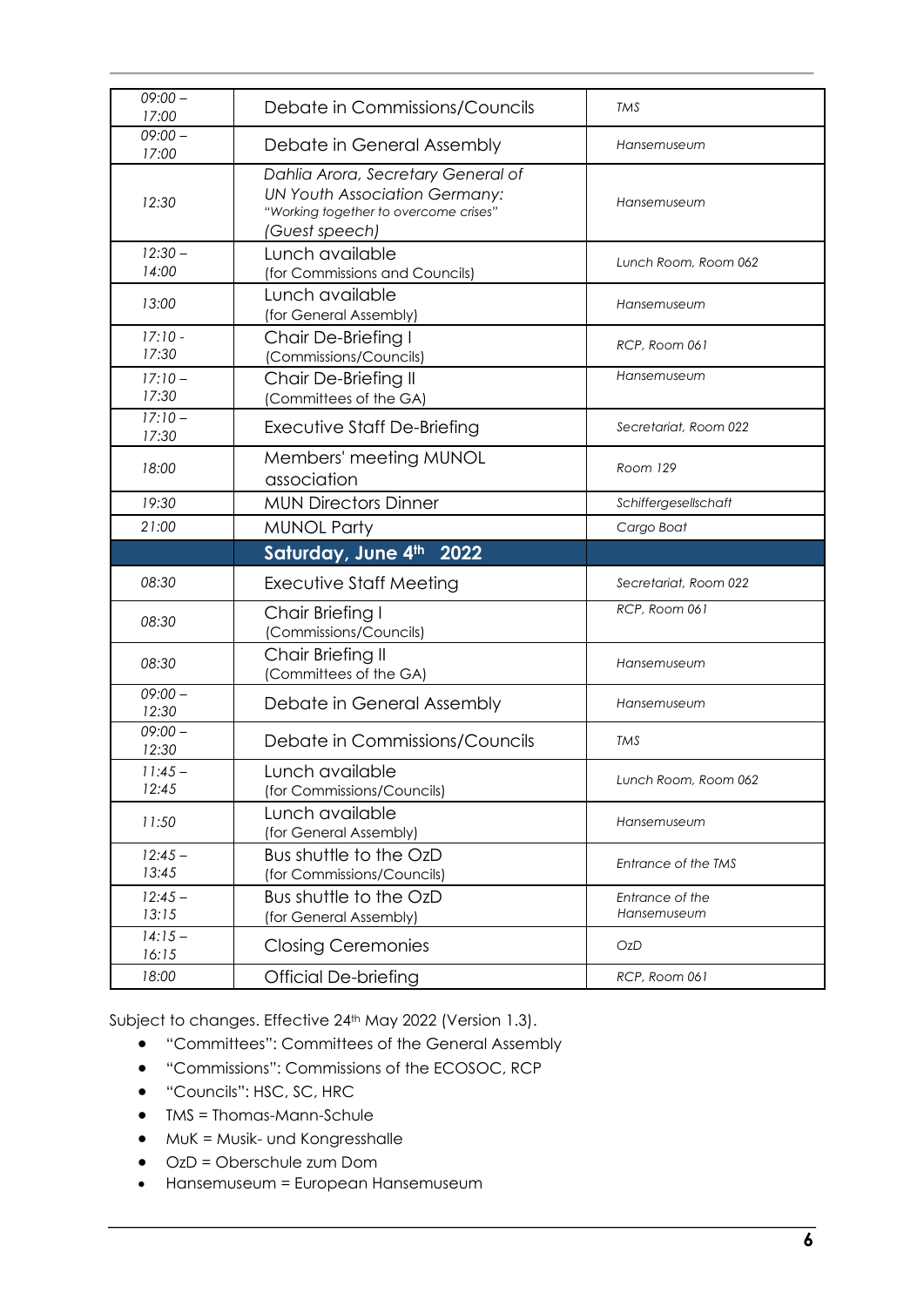### **Where to find…**

<span id="page-6-0"></span>

| Forum           |     | Room                  |
|-----------------|-----|-----------------------|
| GA <sub>1</sub> | 123 |                       |
| GA <sub>2</sub> | 124 |                       |
| GA <sub>3</sub> | 128 |                       |
| GA4             | 129 |                       |
| <b>CPD</b>      | 028 |                       |
| <b>EC</b>       | 025 |                       |
| <b>CSTD</b>     | 029 |                       |
| <b>HRC</b>      | 027 |                       |
| <b>RCP</b>      | 061 | *Friday/Saturday: 128 |
| <b>HSC</b>      | 125 |                       |
| SC              | 126 |                       |

*On Friday and Saturday, the General Assembly Committees will be located at the European Hansemuseum (see Programme of Events).*

### **Lunchplan**

<span id="page-6-1"></span>Each day of the conference, lunch will be provided for every MUNOL participant. The different forums will have lunch according to this Lunch Plan. The Chairs of each forum will be informed about possible changes concerning the lunchtimes. This year all meals will be vegetarian or vegan to reduce carbon dioxide emissions (see MUNOL goes green).

| <u>Forum</u>    | <b>Tue</b> | Wed   | Thu   | Fri   | Sat   |
|-----------------|------------|-------|-------|-------|-------|
| GA1             | 13:30      | 12:45 | 13:30 | 13:00 | 11:50 |
| GA <sub>2</sub> | 13:30      | 12:45 | 13:30 | 13:00 | 11:50 |
| GA <sub>3</sub> | 13:30      | 13:30 | 14:15 | 13:00 | 11:50 |
| GA4             | 15:00      | 13:30 | 14:15 | 13:00 | 11:50 |
| <b>EC</b>       | 14:15      | 14:15 | 15:00 | 12:30 | 11:45 |
| <b>RCP</b>      | 14:15      | 14:15 | 15:00 | 12:30 | 11:45 |
| <b>CPD</b>      | 14:15      | 15:00 | 12.00 | 13:15 | 12:45 |
| <b>CSTD</b>     | 15:45      | 12:00 | 12:45 | 14:00 | 12:15 |
| <b>HRC</b>      | 15:45      | 12:00 | 12:45 | 14:00 | 12:15 |
| <b>HSC</b>      | 15:00      | 15:00 | 12:00 | 13:15 | 12:45 |
| SC              | 15:00      | 15:00 | 12:00 | 13:15 | 12:45 |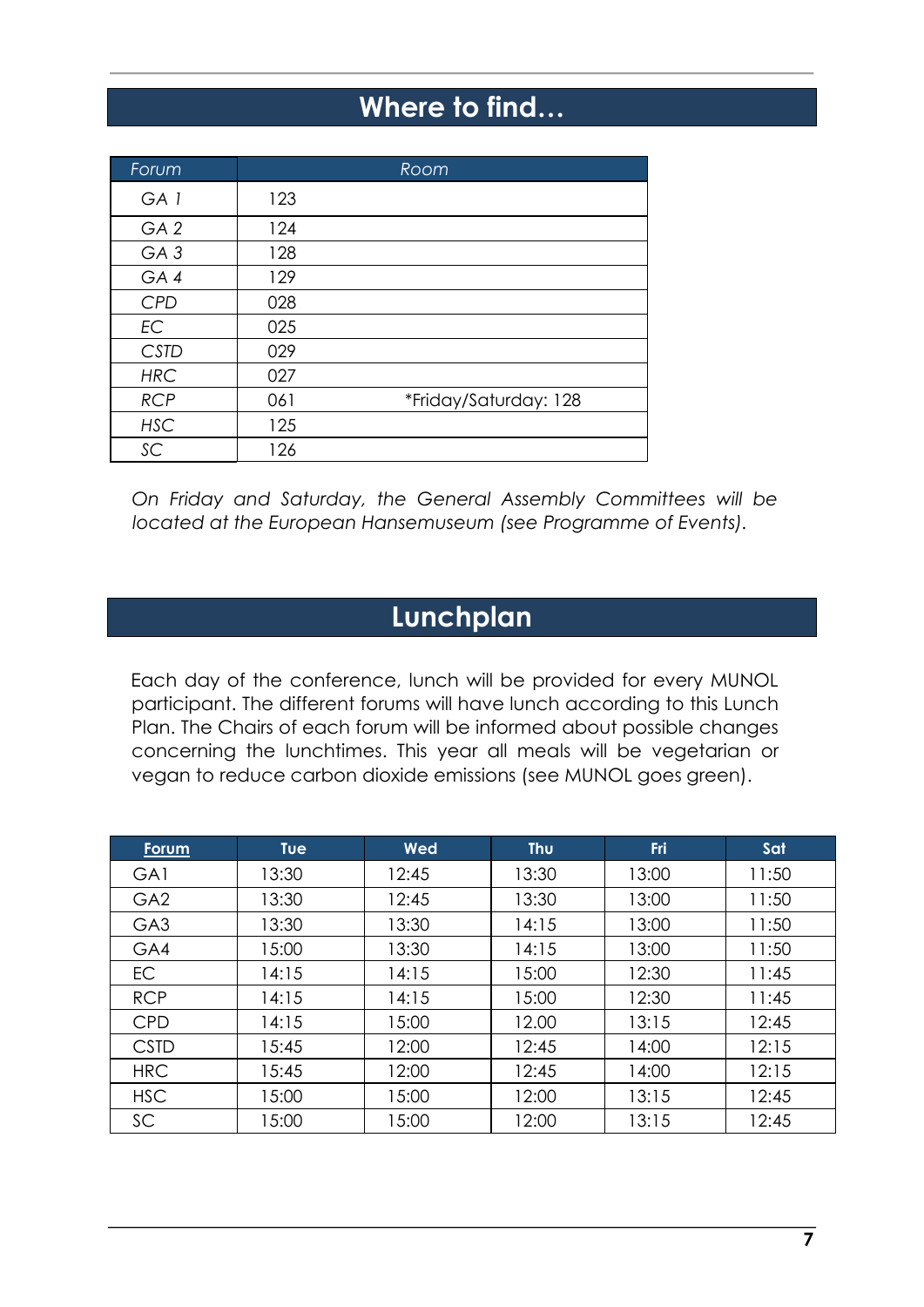### **Conference Theme**

### <span id="page-7-0"></span>*"Responsible Consumption and Production"*

Consumption takes place everywhere: Whether at home, at work, at school, in transit or on our phones. Defined as the using up of goods and services having an exchangeable value, it accounts for, on an average, 60% of a country's gross domestic product.

However, consumption results from production – the process of making or growing goods to be sold. Thus, when mentioning consumption, production cannot be ignored, as the two actions are strongly connected, occurring as an ongoing process.

In recent times, both consumption and production have caused various problems in the economy, society, and environment. While they are crucial for the human species to survive, one must not ignore the consequences they themselves bear, as the cost of a good or a service does not only lie in its absolute material and manufacturing price, but additionally in the impact on its surroundings. To solve this massive issue, the economy, society, and the environment need to be respected equally and cannot be separated from one another. Moreover, it is indisputable that every party involved bears their own responsibilities concerning consumption and production and should assume their obligations thereto.

In a world where desires are unlimited, yet resources are scarce, decisionmaking is not an easy task. The economy strongly orientates itself towards the demand in a population and tries to calculate the needed supply. Still, the gap between More Economically Developed Nations and Developing Countries is massive. Each year, approximately 1.3 billion tons of food – roughly one third of all food produced – is being wasted, while about 9 million people are starving to death. Overconsumption in industrial nations is accelerating rapidly. Planned and perceived obsolescence run the customer markets: products are made less durable than possible, so customers have to replace them with new items, while favourability decides which new designs are chosen and which old cars, phones, etc. are too outdated. This leads to more and more products being wasted, whereas very few are suitable for recycling. For instance, technological and scientific progress nowadays enable companies to produce phones with replaceable batteries that could be used for centuries. Nevertheless, even today's high-end devices do not come with replaceable batteries and continue to be exchanged with newly purchased products.

In many countries, workers are being exploited systematically by big corporations for profit and for selling cheaper products. Clearly, this does not conform to human rights. Currently, workers are paid extremely low salaries while being exposed to toxic chemicals and having to work under even more inhumane conditions. On the other side, consumers are irritated and confused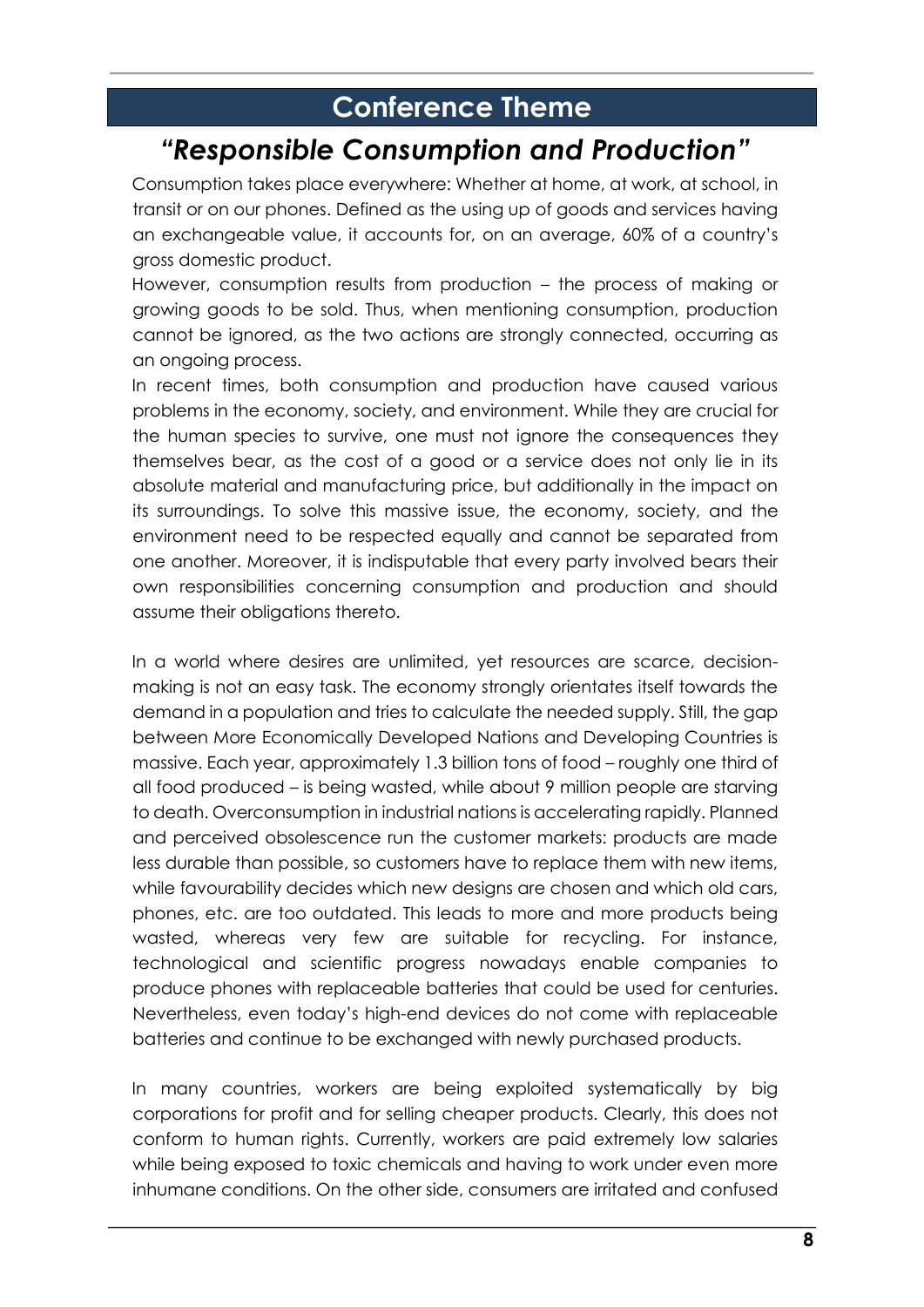by contradicting statements and lack of information given by companies or retail shops.

Disproportionate and unnecessary consumption creates the basis of the ongoing environmental crisis. This so-called *overconsumption* takes place when the use of natural resources exceeds the sustainable capacity of a system. If this overconsumption continues, the system will be irreversibly destroyed. In our case, overconsumption would kill the natural system we all love and live in: our Earth. If we don't stop the systematic exploitation of our Earth's natural resources pushing them through our production facilities only to consume them irresponsibly in the end – the Earth as we know it will slowly fade away.

Every year over 80% of the world's electronic waste does not get recycled. Every day around 8 million pieces of plastic make their way into our oceans. Every minute an area equivalent to 35 soccer fields is cut down and burned.

This year's conference theme visualizes the 12<sup>th</sup> Sustainable Development Goal: "to ensure sustainable consumption and production patterns". With this conference we want to point out how the Sustainable Development Goals influence our everyday life. We should all ask ourselves the personal questions: What do I consume? What do I need?

And of course: What has to be done to achieve responsible and sustainable solutions?

Lasse Parlowsky and Constantin Tietz *Secretaries-General of MUNOL 2022*

### **Issues on the Agenda**

#### <span id="page-8-0"></span>**I. The General Assembly**

#### *First Committee (Disarmament and International Security)*

- *Stabilizing peace in Darfur*
- *Saving civilian lives through addressing the dismantlement of landmines*
- *Preventing a civil war in Bosnia-Herzegovina*

#### *Second Committee (Economic and Financial)*

- *Supporting the recovery of the global economy after the COVID-19 pandemic*
- *Strengthening the role of start-ups in sustainable development*
- *Assessing global economic vulnerability to supply chains*

#### *Third Committee (Social, Humanitarian and Cultural)*

- *Enhancing production, distribution, and consumption in the global food systems to fight famines*
- *Supporting children in conflict*
- *The challenge of ending rape and sexual violence as a weapon in warfare*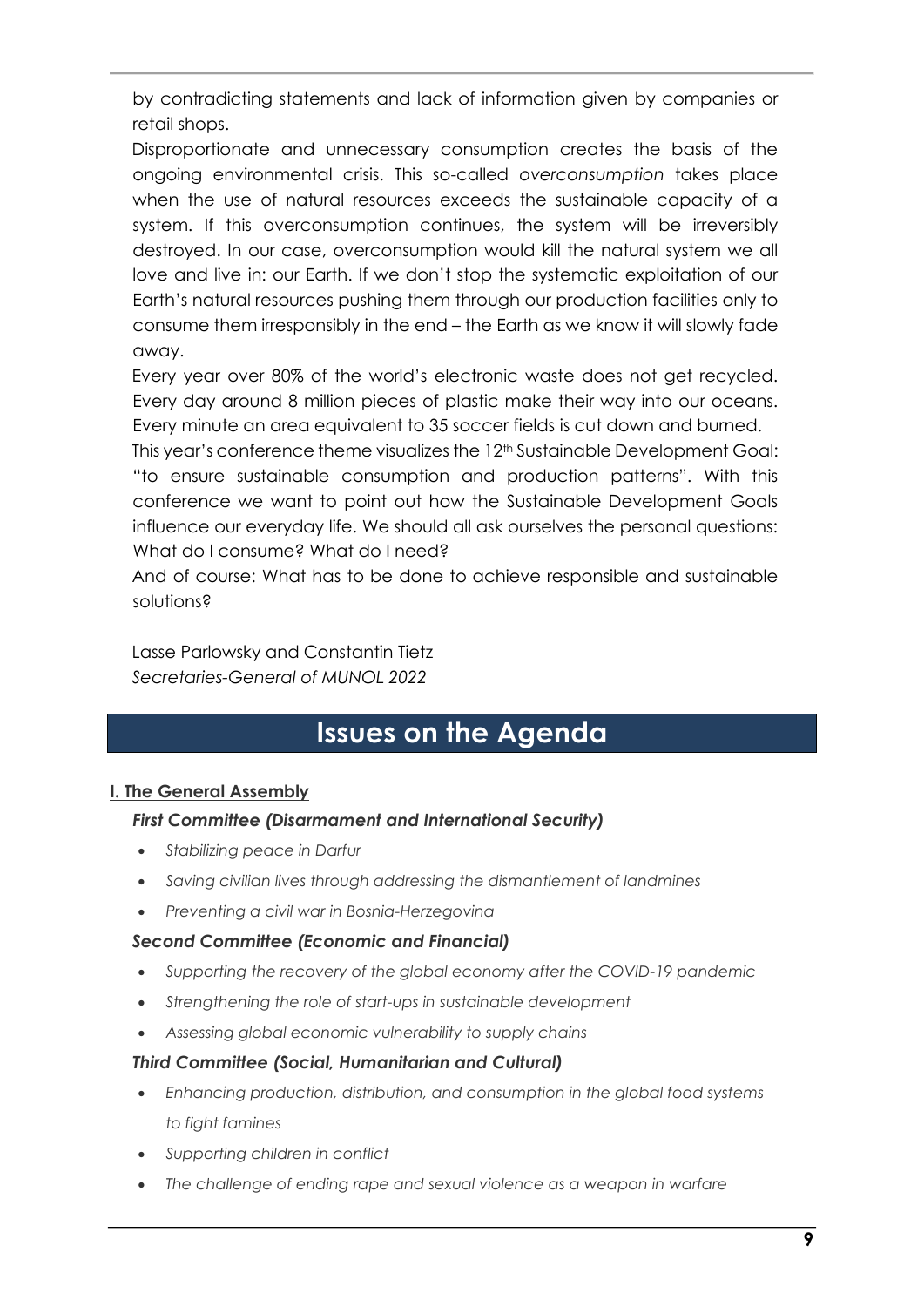#### *Fourth Committee (Special Political and Decolonization)*

- *The question of island and maritime claims in the South Asian Sea*
- *Restructuring the informal sector in Sub-Saharan Africa*
- *Addressing violations of international law in the Israeli-Palestinian conflict*

#### **II. Economic and Social Council**

#### *Environment Commission*

- *Tackling the challenge of plastic pollution*
- *Counteracting the loss of natural habitat caused by growing industries*
- *Protecting the oceans and its inhabitants by preventing overfishing*

#### *Commission on Science and Technology for Development*

- *Evaluating possible threats of genetic engineering*
- *Discussing the threat of malicious technologies*
- *Ensuring gender equality in science, technology, engineering, and mathematics (STEM)*

#### *Commission on Population and Development*

- *Developing safe and sustainable human transport*
- *Counteracting the threat of mass food waste*
- *Discussing the influence of social media in times of accelerating political radicalization*

#### **III. Special Conference on Responsible Consumption and Production**

- *Measures to counter the E-Waste crisis*
- *Discussing the issue of planned and perceived obsolescence*
- *Supporting responsible consumption and production patterns in the animal industry*

#### **IV. Human Rights Council**

- *Addressing the importance and safety of free press*
- *Combating sexual exploitation of children around the world*
- *The humanitarian crisis of refugees at the European borders*

#### **V. Security Council**

- *Ensuring peace and stability in Afghanistan under Taliban rule*
- *Calming the military tension between the USA and Iran*
- *The situation in Ukraine*

#### **VI. Historical Security Council (1980)**

- *The Soviet-Afghan War*
- *Dealing with the aftermath of the Iranian revolution*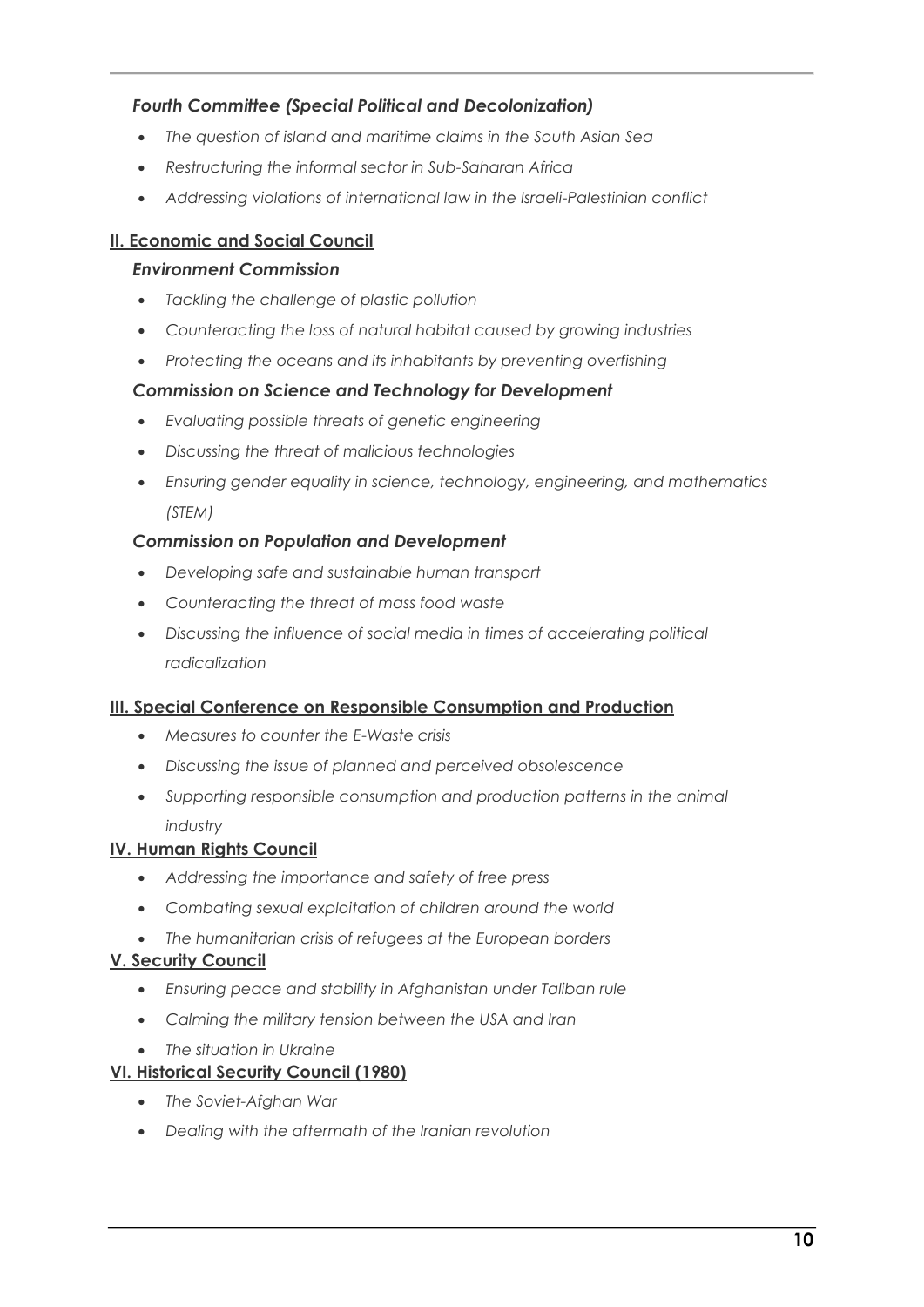### **General Information**

#### <span id="page-10-0"></span>**Premises**

#### Approval Panel and Formal Clearing (Rooms 111)

The Approval Panel consists of a team of experienced adult supervisors, such as the MUN Directors. Their task is to correct mistakes in a resolution.

#### Secretariat (Room 022)

The Secretariat is the administrative center of MUNOL. If any urgent or important matters occur, you can approach this office.

#### Computer Room (Room 131)

Please bring a USB-memory stick if you wish to use the Computer Room. Documents can only be printed once. For multiplication, please use the photocopier in the **Secretariat**.

Due to a lack of space, there will be a maximum of **two delegates** per computer. We would kindly ask you to undertake all lobbying and merging activities before entering the Computer Room.

#### Kiosk (Room 023)

The MUNOL Kiosk offers a wide range of products, beginning with all sorts of snacks, drinks, and ending with our **MUNOL Merch.** This year the kiosk will also extend its offer with a variety of tasty **sandwiches** to bridge the time before and after lunch. In addition, the MUNOL Kiosk offers **free coffee** to every participant. Free water will be offered in your forum. The MUNOL Kiosk will be open during conference hours.

#### Photocopying Facilities

There are photocopying facilities at the conference, located in the Secretariat (Room 022).

#### **Official Language**

The official parliamentary language of MUNOL is English. It is very important, especially for the involvement of the whole forum, that all delegates stick to the official parliamentary language – in the debating process as well as during lobbying, breaks, informal debates, and other related activities.

#### **Dress Code**

All participants are obliged to be formally dressed throughout the conference (see also Art. 7 of the MUNOL Rules of Procedure). The Secretaries-General and the Conference Management have the right to deny access to any part of the conference for any participant not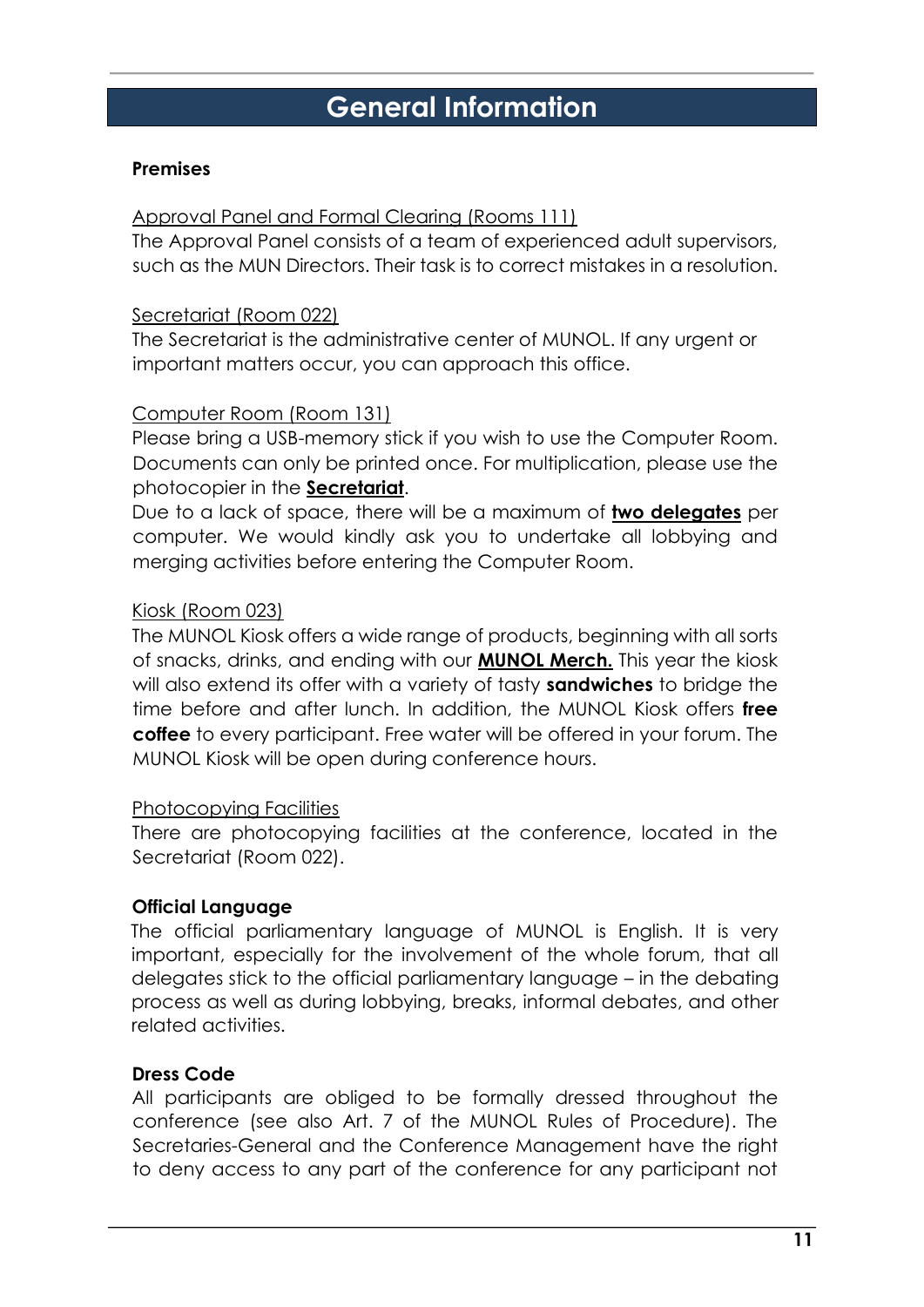complying with the formal dress code. All participants are to be suitably dressed, wearing either long trousers in combination with a jacket, shirt and tie or a trouser-suit, a dress or a coat/blazer in combination with a skirt. Skirts and dresses should not end higher than one palm over the knees. Dresses and shirts must have an appropriate neckline. Furthermore, neither jeans nor sneakers are allowed. Non-compliance with the dress code is to be corrected for the further proceedings of the conference.

The Dress Code is mandatory for **every participant** of MUNOL, including the MUN-Directors.

#### **Bus Shuttle and Public Transportation**

Since there are four different venues, for the Opening Ceremonies, the General Assembly, Closing Ceremonies and the conference itself, a bus shuttle has been organized from the MuK to the TMS on Tuesday and from the TMS / Hansemuseum to the OzD on Saturday. The bus shuttle only operates when people have to change venues during the day. In case your session starts or ends at the Hansemuseum, public transportation is available that will take you directly into the city center from where buses leave to every direction of the city. If you need help, please do not hesitate to contact us.

#### **Cab: +49 451 81122**

#### **MUN-Directors Parties**

Carpooling will be arranged. For the party on Tuesday there will be a meeting at the school at 6 p.m. to collect all teachers and to get to the venue of the event. Of course, all MUN-Directors are invited to attend every evening activity.

#### **Badges and wristbands**

Each participant receives a badge at the registration. Wristbands are provided in green for delegates aged under 16, in blue for delegates aged 16 and 17 and in black for ages 18 and above. The wristbands are necessary to verify your age at all official evening activities. They comply with the official dress code. The badge is the only valid method of identification within the conference. It is not to enter any forum without this badge. Whenever it occurs that a delegate loses their badge or wristband, they have to obtain a new one for a **fee of 5 €** in the Secretariat. *The badge is necessary to enter any MUNOL activity!* 

#### **Photo shoots during the conference**

**Please note:** During the conference and all events associated with it, there may be pictures taken or video footage recorded. Some of the recorded material may be published on the internet via our website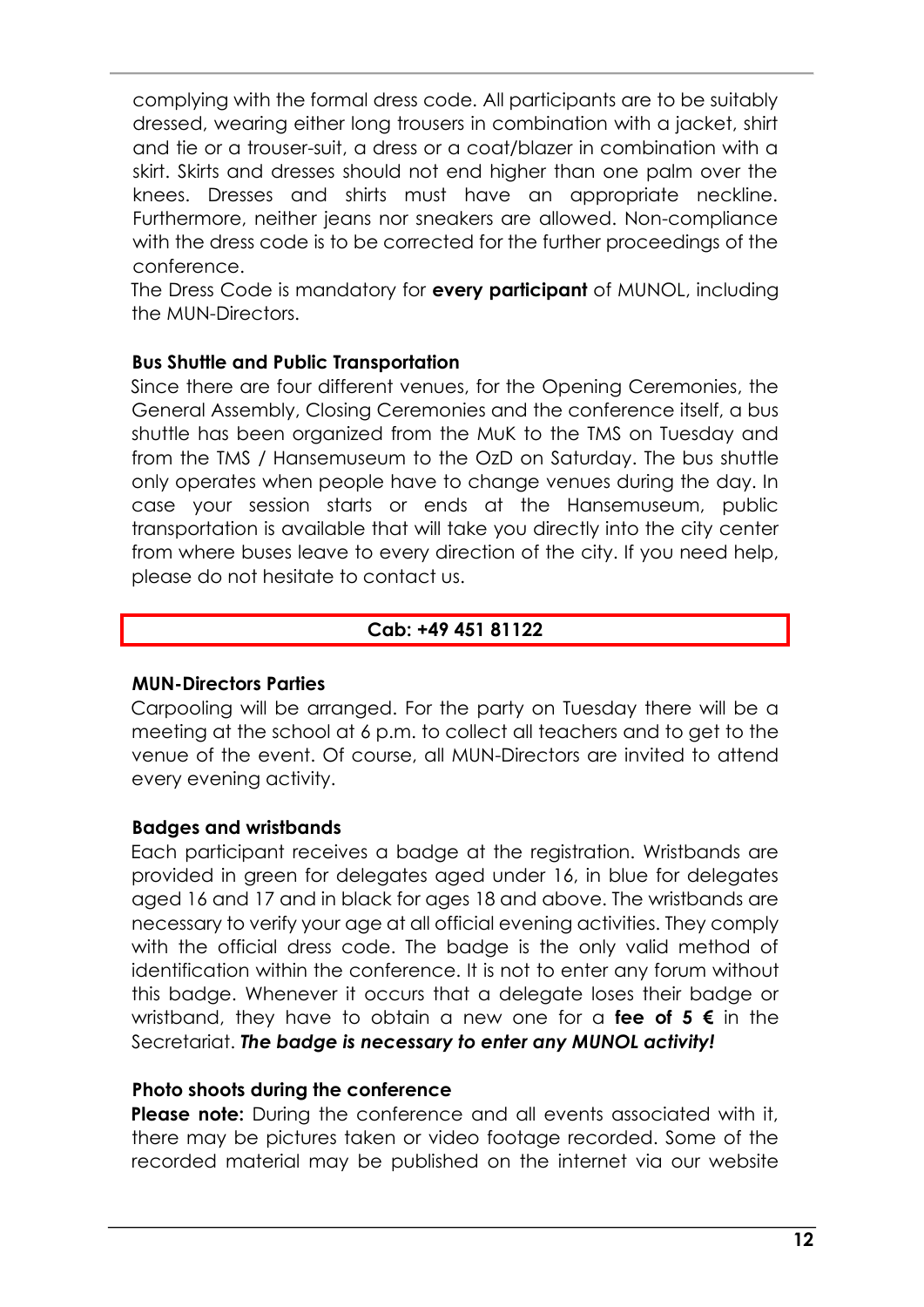(www.munol.org) or different social media networks. If you have any questions, please feel free to contact the Conference Management.

#### **Donation box**

MUNOL connects the world. We debate on issues, deal with crises and inform us about our planet. We meet different people and improve our abilities. But what can we really do to make the world a little better? At this year's conference, we would like to support the people in and from Ukraine as best as we can. Therefore, we will have a donation box during the conference to collect money for Hanseatic Help.

Since the war began, Hanseatic Help has changed many of their processes so that they can provide help to those affected quickly and without complications - in Ukraine, at the borders and here, in Germany. As an official partner of the "Pact for Solidarity and the Future" between the cities of Hamburg and Kyiv, they support the targeted provision of urgently needed relief supplies alongside the #WeAreAllUkrainians initiative and the Hamburg Chamber of Commerce.

Donations of any kind enable Hanseatic Help to send relief transports to the borders of Ukraine and into the country's interior. So far, they have been able to send 22 transports and over 700 pallets of urgently needed items to the people in Ukraine.

Arriving refugees are also accommodated in emergency shelters and only receive the most basic necessities. Here, thanks to donations, Hanseatic Help takes over the supply of everyday items such as clothing and hygiene articles.

With their first HelpStore, they opened their own direct distribution facility for clothing and other donations in March. Since then, in cooperation with the Ukrainian Relief Staff, they have been supplying Ukrainian families in private accommodation with basic necessities.

### **Rules for Evening Activities**

#### <span id="page-12-0"></span>**Entrance with your badge and wristband only!**

**During every evening activity, all German laws, including the ones concerning alcohol, are valid, meaning no alcoholic beverages for any person under the age of 16 and for people of ages 16 and 17 only beer and wine is legal.** 

**We expect a responsible attitude towards drinking and strongly condemn the misuse of alcohol. In case of disregard, participants will immediately be excluded from the conference.** 

**The Executive Board and the club supervisors both retain the right to deny admittance to the evening activities in circumstances deemed necessary.**

#### **Emergencies:**

**Phone numbers: Police: 110, Ambulance/Fire Department: 112**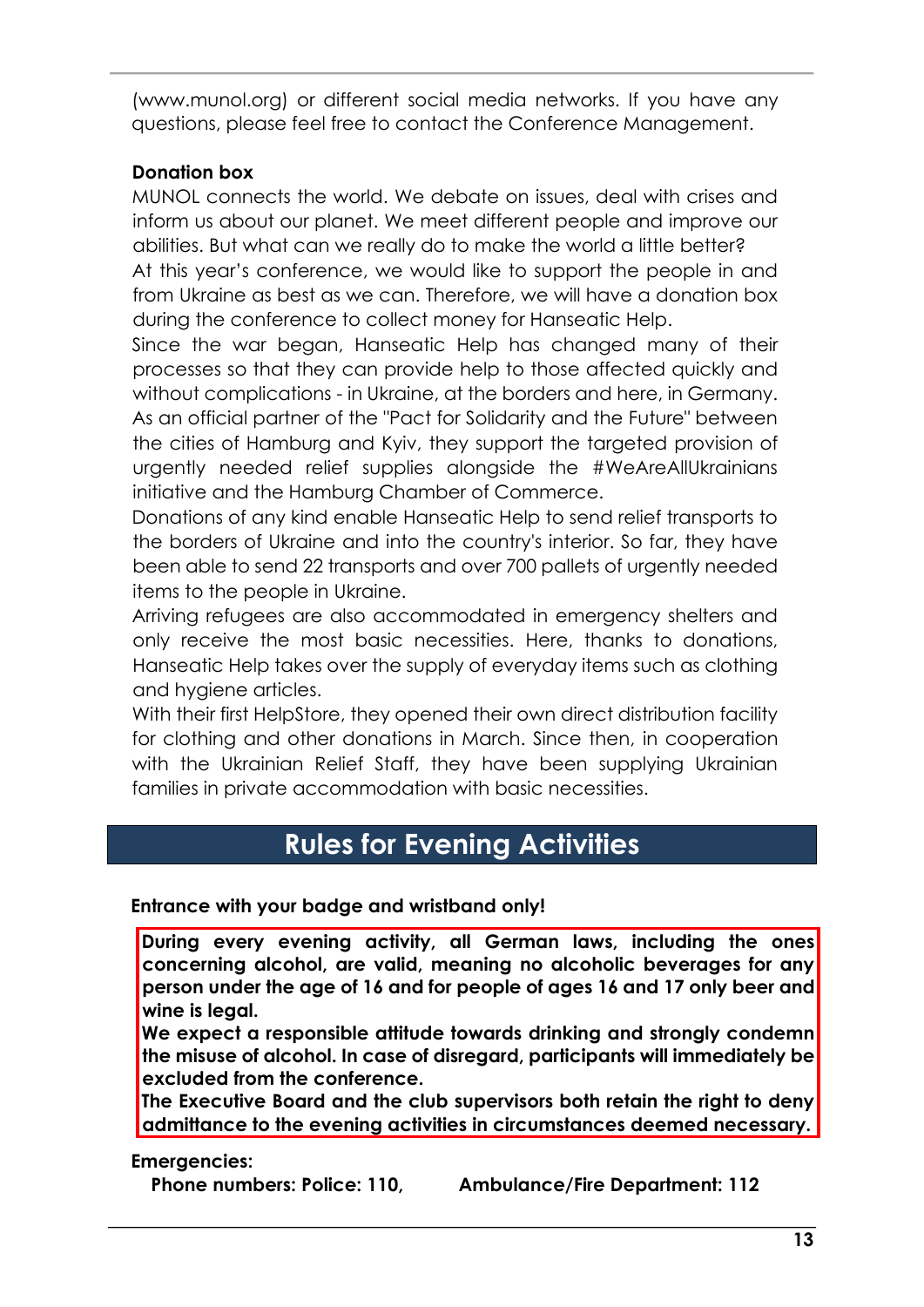In case of an emergency or if important questions need to be answered, please contact the Executive Board. If anything occurs outside the conference hours, which requires the attention of the Staff, please call the Conference Management:

Mert Tut (Conference Manager): +49159 0109 6856 Lilly Hauer (Conference Manager): +49176 8340 9263

### **Delegate Information**

#### <span id="page-13-0"></span>**Resolution Processing**

This year once again, the purpose-built Resolution Editor will be used to write, manage and debate resolutions. The Editor can be accessed at the URL **editor.munol.org**. It is of utmost importance that all delegates carefully read and take time to understand the various informative texts and hints throughout the Editor. Any issues, including software and user errors or malfunctions, arising from the use of the Editor can be solved by **asking fellow delegates, Chairs or contacting IT-Staffs and IT-Management**. The Editor is designed to guide its users through all stages of the resolution workflow. This and all other relevant information can be found in detail on the **Help Page**. The Editor can be used on all device formats including desktop computers, laptops, tablets and mobile phones under the condition that a connection to the school network or WiFi is present and a modern web browser is installed.

Until an issue can be debated at MUNOL, it needs to be topic of a draft resolution, consisting of the prepared and merged working papers. **After Lobbying, delegates write the first version of their resolution with the Resolution Editor in their forum. An appropriate menu item exists in the Editor for creating new resolutions.** 

Documents within the Editor are all called "Resolution" regardless of their workflow stage, but official names will be used henceforth where applicable. When a new document (at first a working paper) is created, **it is assigned a token that is used to identify and access it**. **Do not forget or lose this token** and don't share it with people you don't trust, as it can be used to gain editing access to the document it references. Saving the document claims the token and moves it into stage 1. Documents can be **viewed as a nice-looking PDF** from stage 1 onwards.

The delegate asks the chair for advice before looking for co-sponsors. When the sponsor has found enough co-sponsors, **the Chair approves and advances the working paper to stage 2**. The **delegate may then go to the Approval Panel with their computer to have the working paper corrected**.

**Only the sponsor** indicated on the working paper **is allowed to enter** the Approval Panel (AP). **The sponsor will sit next to the teacher while the paper is being corrected on delegate's computer.** This way, possible occurring questions regarding the meaning of certain phrases and sentences can be answered directly by the student. The sponsor corrects the mistakes together with the teacher on their laptop. **Upon having completed correction, the working paper is advanced to stage 3** and a final formal check is performed by the Formal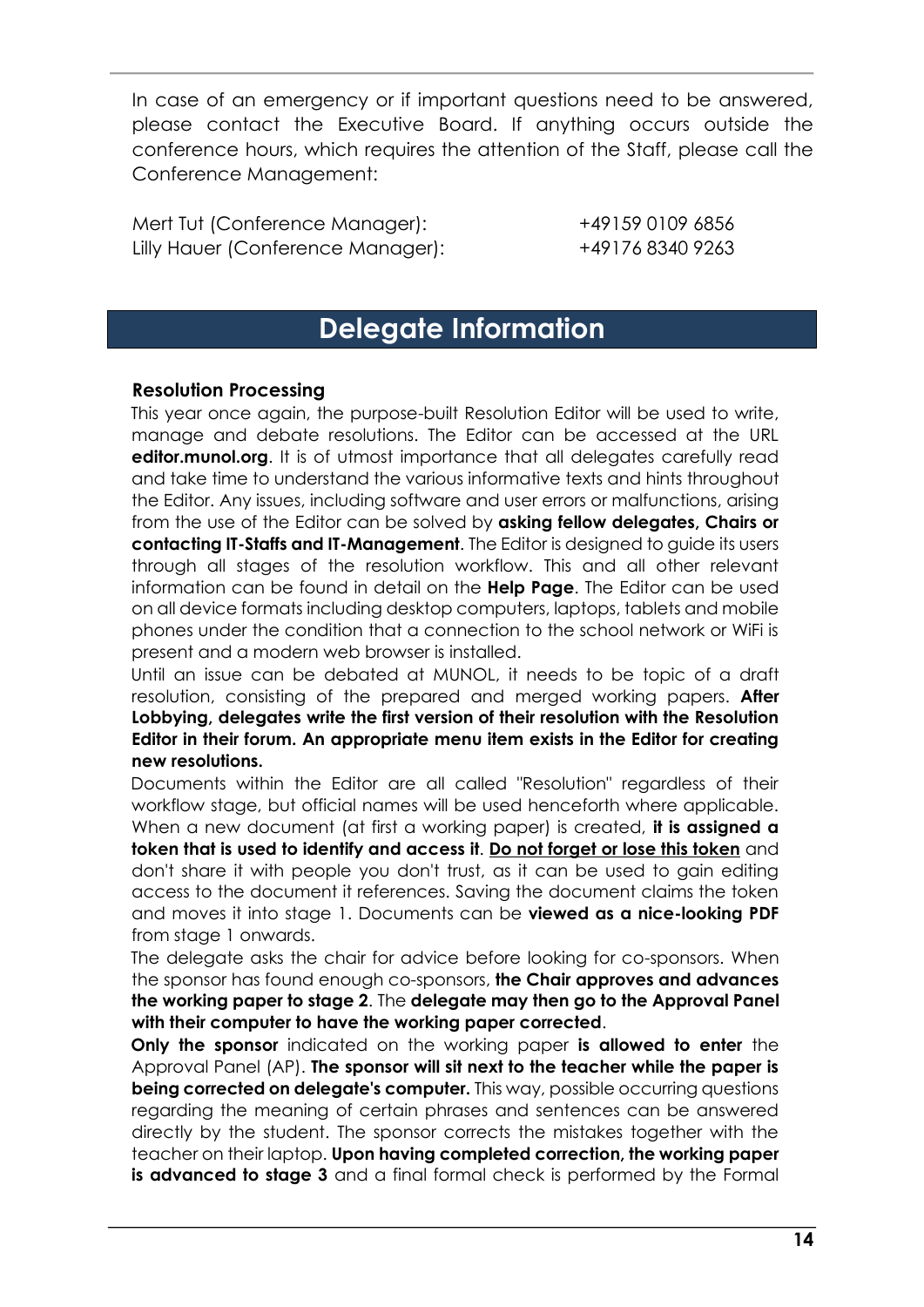Clearing Office (FCO). Approval by the FCO advances the working paper to stage 4 and makes it a draft resolution. **Formal clearing and the subsequent printing do not require the delegate to be present**, as the draft resolutions are sequentially processed by the FCO and the Secretariat. After having reached stage 5 after printing, the physical copies of the draft resolution are distributed to the forums where the draft resolution is debated in stage 6. It is advanced to the final stage 7 when the debate is concluded. A passed draft resolution is then called resolution.

#### **Guest Speakers**

During MUNOL, some recognized experts and personalities of political importance will attend the conference to deliver a guest speech. Treat them with respect and prepare well for the question & answer time following the speech. Your Chair will let you know if your forum attends a guest speech.

#### **Placards**

The ambassador of each delegation will find a placard with the country's/NGO's/IGO's/UNO's name in the General Assembly. In the forums, each delegate will have their own placard. You need them for the voting procedures. Note that coloured placards in the forums indicate IGOs, NGOs or UNOs, which are not always allowed to vote. In the Security Council, they indicate the permanent members of the Security Council.

#### **Plagiarism**

We encourage delegates to use any sources available to them to obtain information and to prepare themselves. However, it is strictly forbidden to copy any already published material into a resolution. This behavior will result in serious punitive measures decided upon by the Secretaries-General.

### **Procedural Information**

#### <span id="page-14-0"></span>**New version of the MUNOL Rules of Procedure**

You can find version 8 of the MUNOL Rules of Procedure on our website munol.org. We decided to apply the gender-neutral pronouns "they/them" to our Rules of Procedure. We also introduced the "Motion to Conduct a Roll Call Vote" instead of the "Motion to Divide the House". Some smaller, other changes have been made as well.

#### **Note passing**

During all sessions, it is possible for delegates to send on-topic notes to each other. Sending notes to other forums is only possible if you send them to your ambassador. All notes have to be written in English on the official MUNOL notepaper sheets. The notepaper must state clearly by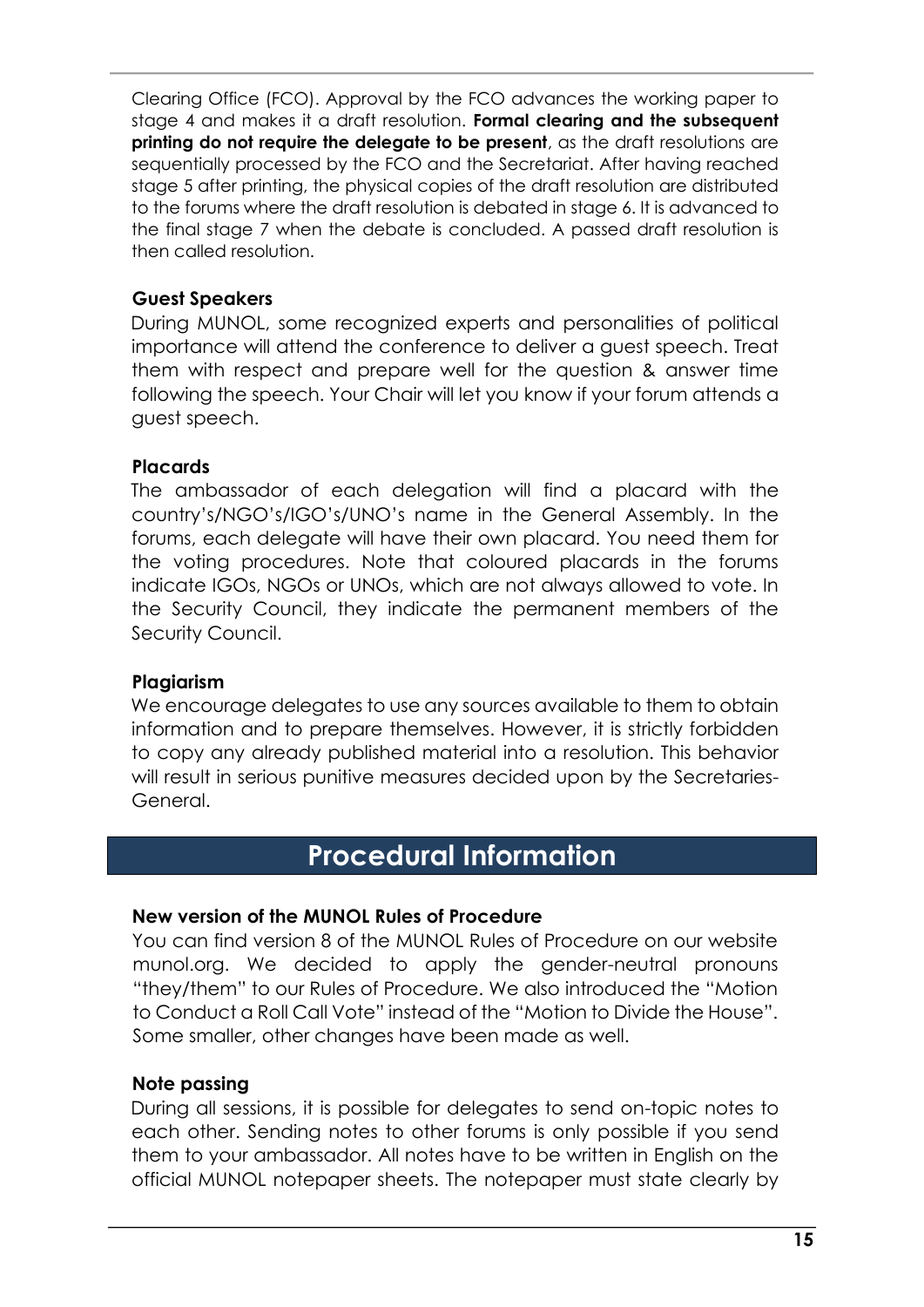whom the note has been sent and who shall receive it. All notes will be screened and, if necessary, handed to the Chair by the Administrative Staff.

#### **Ambassador Speeches**

During the Opening Ceremonies on Tuesday, the ambassadors have the duty to speak for **one minute** on their country's policy and expectations for the conference. NGOs and IGOs may speak to the General Assembly during the Opening Ceremonies as well, if they so request.

#### **Opening Statements**

In their forum, each delegation will be requested by the Chair to present their country's opinion on each of the topics in a brief speech. This is done in order to find collaborators for lobbying by enhancing the knowledge of the other country's opinion.

### **The Role of a Delegate**

#### <span id="page-15-0"></span>**Overview**

For the proper simulation of the United Nations, it is vital that all students, acting as a delegate, take their duties and responsibilities very seriously. **Delegates are to conduct as diplomats at all times.** This involves a proper code of conduct but first and foremost a compliance with the official MUNOL



Rules of Procedure and the acceptance of the Chairs and the Executive Staff as the major authority. A conference at the scale of MUNOL can only work efficiently if all members involved cherish the level of professionalism and proficiency.

#### **General complaints or dissatisfaction**

If a delegate feels dissatisfied with any part of the conference, they are more than welcome to approach their Chair, the Secretaries-General, or the Conference Management to share their concerns.

#### **Punctuality**

It is needless to say that the proper conduct of a delegate demands punctuality. Not being present at specific times can be extremely disruptive to the debating process and gives an overall unprofessional impression of the delegate. Unpunctuality will normally result in punitive measures decided upon by the Chairs or the Executive Staff.

#### **The relationship between a delegate and the Chair**

A forum should be filled with mutual respect from both sides to ensure a productive debating climate.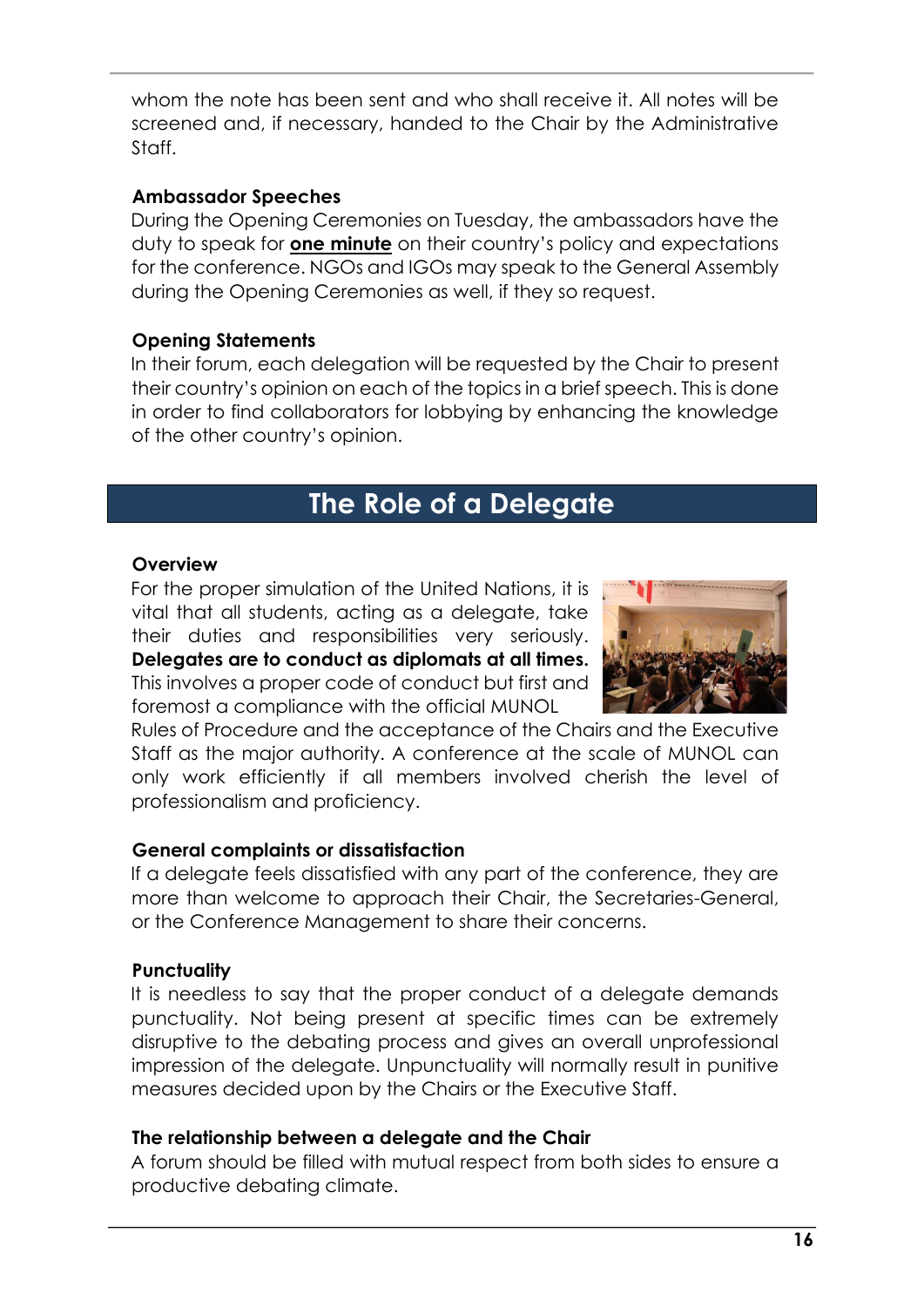### **MUNOL goes GREEN**

<span id="page-16-0"></span>Creating awareness for highly important issues and problems around the world is one of MUNOL's main goals and it therefore acknowledges climate change, pollution and the following mass extinction as one of the major crises of our era. Therefore, it has been trying to improve its eco-friendliness and -efficiency.

As this year's conference theme is directly connected to the progress of going green, we tried our best to include other measures. To reduce carbon emissions and other negative effects of the animal industry, the lunches at the TMS will be completely vegetarian, including vegan options. This year, we also tried to print as few documents as possible, including for example the resolutions and this booklet. We have also introduced recycled paper, two-sided printing, waste separation, fair trade products, and promotion of carpooling and public transportation. All these are steps towards a **green MUNOL**.

If you have any suggestions for further eco-friendly improvements just send an e-mail [\(conferencemanager@munol.org\)](mailto:conferencemanager@munol.org)!

### **Media at MUNOL**

<span id="page-16-1"></span>**MUNOL** has its own official newspaper – the **MUNOL Magazine**, published online throughout the week of the conference by our MUNOL Press Team. It contains many articles with the latest news from the conference, some entertaining stories, quizzes and more! Also, check out the **MUNOL** News every day to stay up to date on the current political situation on our globe. You´re welcome to stop by the Press Room (024) or catch one of us running around the school if you want something to be published. There is a lot of funny and interesting stuff going on in other committees and behind the scenes of MUNOL. That's why you should check out the final MUNOL Magazine which can be picked up at the Kiosk on Friday. It will be worth it!

### **Code of Conduct**

#### <span id="page-16-2"></span>For **all participants**:

- MUNOL is a formal conference. This is also expressed in the way all its participants are dressed. Thus, all delegates are obliged to follow the **dress code**, which is determined in the official Rules of Procedure (Art. 7 RoP).
- Consumption of **alcoholic beverages** during the conference's working hours, as well as the use of any form of narcotic drug, is strictly prohibited. All applying German laws are valid. The misuse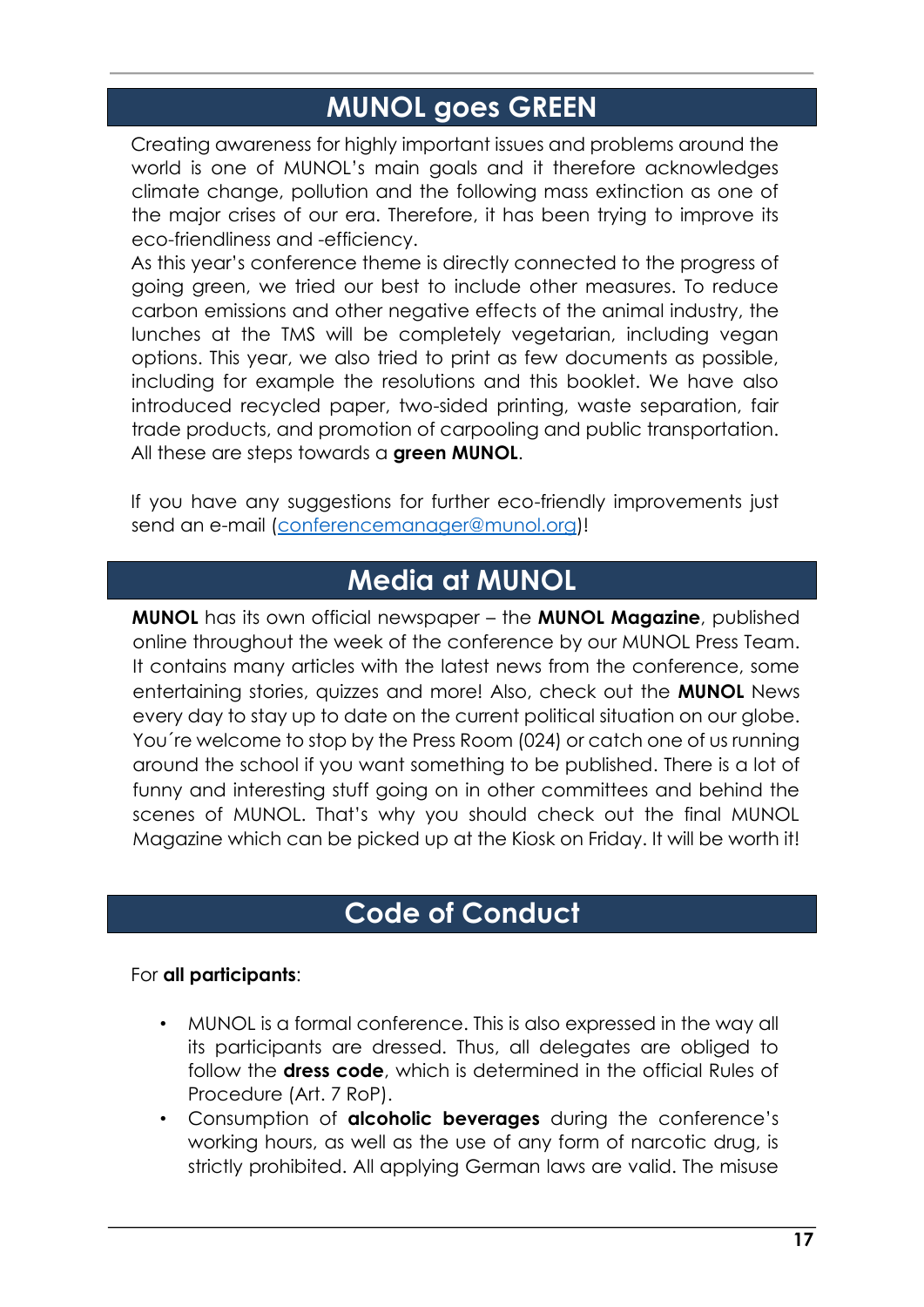of alcohol will lead to an immediate exclusion from the conference by the Conference Management.

- For any **damage** caused to property of MUNOL or the Thomas-Mann-School, the responsible person will be charged immediately. Also MUNOL cannot be held responsible for **loss of or damage to your property**.
- No use of **cell phones** is allowed during the debates except if used for research.
- Technical devices are allowed to be used during podium speeches
- **Smoking** is not allowed anywhere in the building. Please exclusively use the designated areas outside the school.

For those participants staying in **host families**:

- Please respect the wishes and follow the rules set by your host family, with regard to curfew, dinner time, smoking, and other house rules.
- Bear in mind that you are granted their hospitality. Therefore, MUNOL would strongly recommend you to hand a small gift to your host family as an expression of your appreciation.
- Please inform your host family where you are, at any time. Please make sure that they are always able to contact you.
- If you have any problems concerning housing, please contact the Student Supervisors:

Mariana Schaub: +49 176 4717 4692 Kaya Kommerell: +49 157 3307 2024

For those participants staying in a **hotel or youth hostel**:

- Participants staying in a hotel or youth hostel are reminded that they bear a lot of responsibility towards the hotel they are staying in, as well as towards their fellow residents.
- Please remember that some youth hostels have a curfew. You can ask at the reception about the curfew and the possibility of a night key.
- Also, we remind the MUN Director of their ultimate responsibility for their delegates accommodated in a hotel or youth hostel.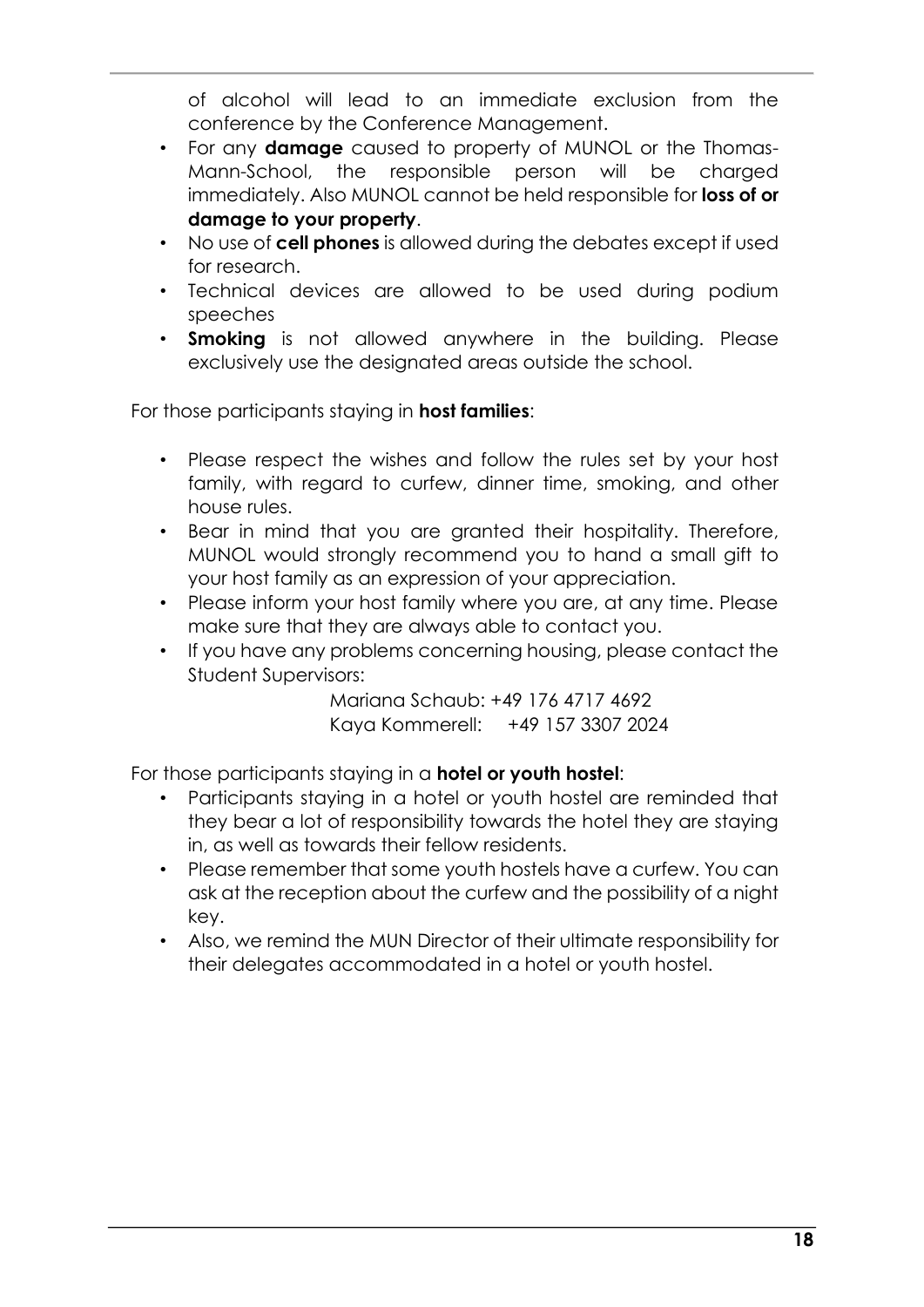### **Executive Staff**

<span id="page-18-0"></span>The conference is organized by a team of students from Lübeck:

Mert Tut (Conference Manager) Lilly Hauer (Conference Manager)

Lasse Parlowsky (Secretary-General) Constantin Tietz (Deputy Secretary-General)

Sophia Schweizer (Financial Manager) Ainsley Hansen (Financial Manager)

Kaya Kommerell (Student Supervisor) Mariana Schaub (Student Supervisor)

Jakob Mehren (Head of School Management) Nia Jannsen (Assistant Head of School Management) Ole Hoßfeld (Assistant Head of School Management)

Raúl Rodriguez (Head of External Management)

Lene Rothe (Head of Secretariat) Isa Berends (Assistant Head of Secretariat) Hanna Allihn (Assistant Head of Secretariat)

Bjarne Hansen (Head of IT) Lukas Marienfeld (Assistant Head of IT) Bengt Oke Bücker (Assistant Head of IT)

> Franziska Heldt (Head of Press) Ida Stamm (Head of Press)

Malena Spiegler (Head of Photo) Lisanne Jakoby (Head of Photo)

Leah Malin Schneider (Public Information Officer) Rijke Hansen (Public Information Officer) Isabel Malin (Public Information Officer)

Marie Schopenhauer (Head of Kitchen) Elisabeth Gödecke (Head of Kitchen)

> Magnus Dreyer (Head of Kiosk) Moritz Groth (Head of Kiosk)

Lotte Timm (Head of Design) Paulina Milczewski (Head of Design) Marlene Polap (Head of Design)

Lennart Brunstein (Head of Film) Arne Voss (Head of Film)

Thanks to all the Staff members who make this conference possible!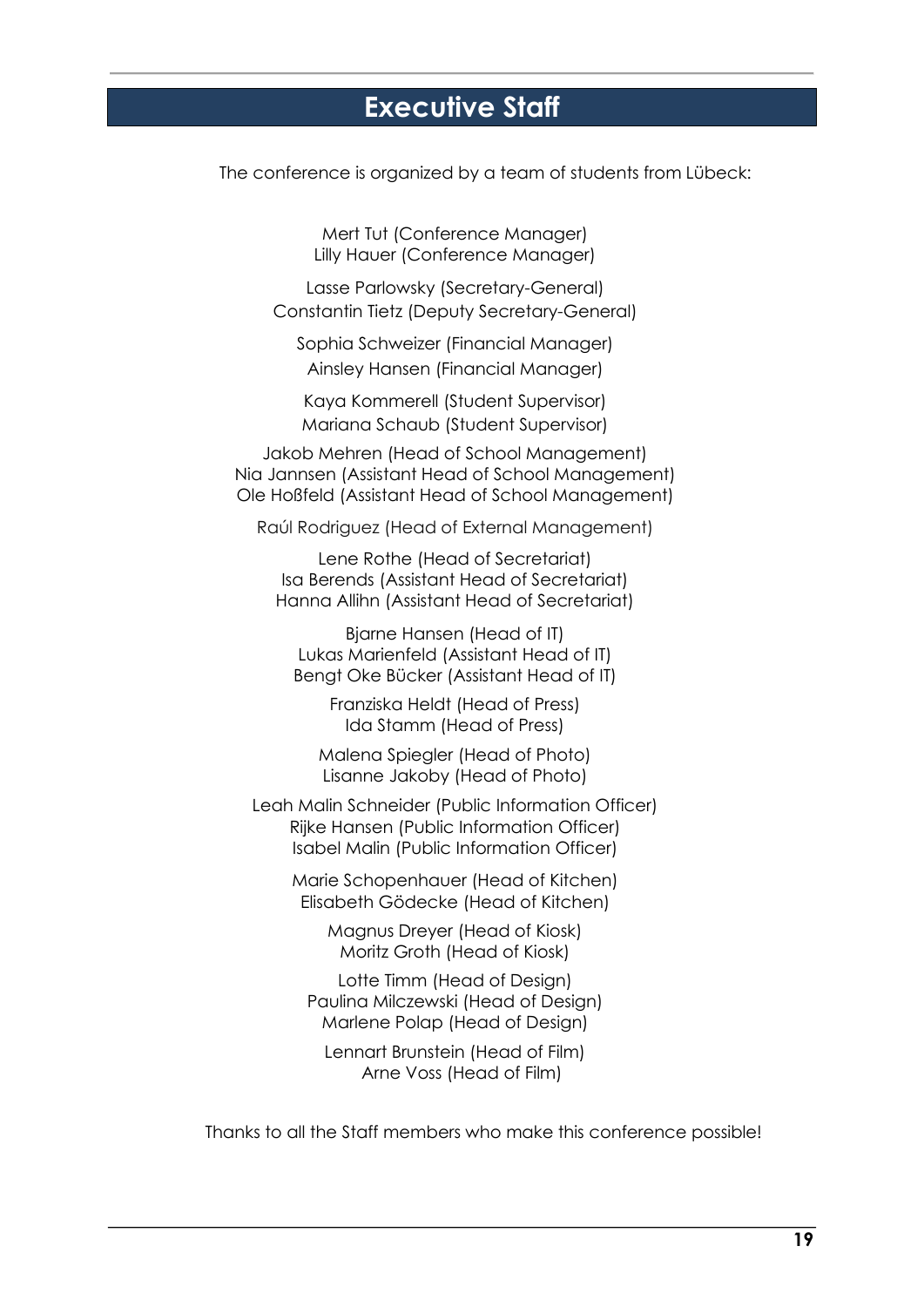### **Student Officers**

#### PRESIDENT OF THE GENERAL ASSEMBLY

Jannes Schäfer

<span id="page-19-0"></span>CHAIR FIRST COMMITTEE Jannes Schäfer (Thomas-Mann-Schule)

CHAIR SECOND COMMITTEE Malik Dereli (Thomas-Mann-Schule) CHAIR THIRD COMMITTEE Carolin Will (Thomas-Mann-Schule) CHAIR FOURTH COMMITTEE Louisa Bornhöft (Thomas-Mann-Schule)

DEPUTY CHAIR FIRST COMMITTEE Emiliano Estrada (Thomas-Mann-Schule)

DEPUTY CHAIR SECOND COMMITTEE Alexandra Hobai (Thomas-Mann-Schule) DEPUTY CHAIR THIRD COMMITTEE Hannah Koethe (Thomas-Mann-Schule) DEPUTY CHAIR FOURTH COMMITTEE Karl Ensinger (Gymnasium Meiendorf)

#### ECONOMIC AND SOCIAL COUNCIL

PRESIDENT OF THE COMMISSION ON POPULATION AND DEVELOPMENT Johannes Birnbaum (Thomas-Mann-Schule)

PRESIDENT OF THE ENVIRONMENT COMMISSION Merit Binding (Thomas-Mann-Schule)

PRESIDENT OF THE COMMISSION ON SCIENCE AND TECHNOLOGY FOR DEVELOPMENT Nike Rahlf (Thomas-Mann-Schule)

> PRESIDENT OF THE HUMAN RIGHTS COUNCIL Louise Bouwer (Thomas-Mann-Schule)

PRESIDENT OF THE SPECIAL CONFERENCE ON RESPONSIBLE CONSUMPTION AND PRODUCTION Louise Gosink (Thomas-Mann-Schule)

PRESIDENT OF THE SECURITY COUNCIL Ben Ruoff (Thomas-Mann-Schule) PRESIDENT OF THE HISTORICAL SECURITY COUNCIL Jan Rahlf (Thomas-Mann-Schule)

VICE-PRESIDENT OF THE COMMISSION ON POPULATION AND DEVELOPMENT Emma George (Thomas-Mann-Schule)

VICE-PRESIDENT OF THE ENVIRONMENT COMMISSION Carlotta Gruber (Gymnasium Meiendorf)

VICE-PRESIDENT OF THE COMMISSION ON SCIENCE AND TECHNOLOGY FOR DEVELOPMENT Anton Flörke (Thomas-Mann-Schule)

> VICE-PRESIDENT OF THE HUMAN RIGHTS COUNCIL Sibba Abdelal (Thomas-Mann-Schule)

VICE-PRESIDENT OF THE SPECIAL CONFERENCE ON RESPONSIBLE CONSUMPTION AND PRODUCTION Mihai Aillincai (Mihai Viteazul)

VICE-PRESIDENT OF THE SECURITY COUNCIL Dina Malacopol (Mihai Viteazul) VICE-PRESIDENT OF THE HISTORICAL SECURITY COUNCIL Mihai Șișu (Mihai Viteazul)

CONTENT AND CRISIS OFFICER Ben Krohn (Thomas-Mann-Schule)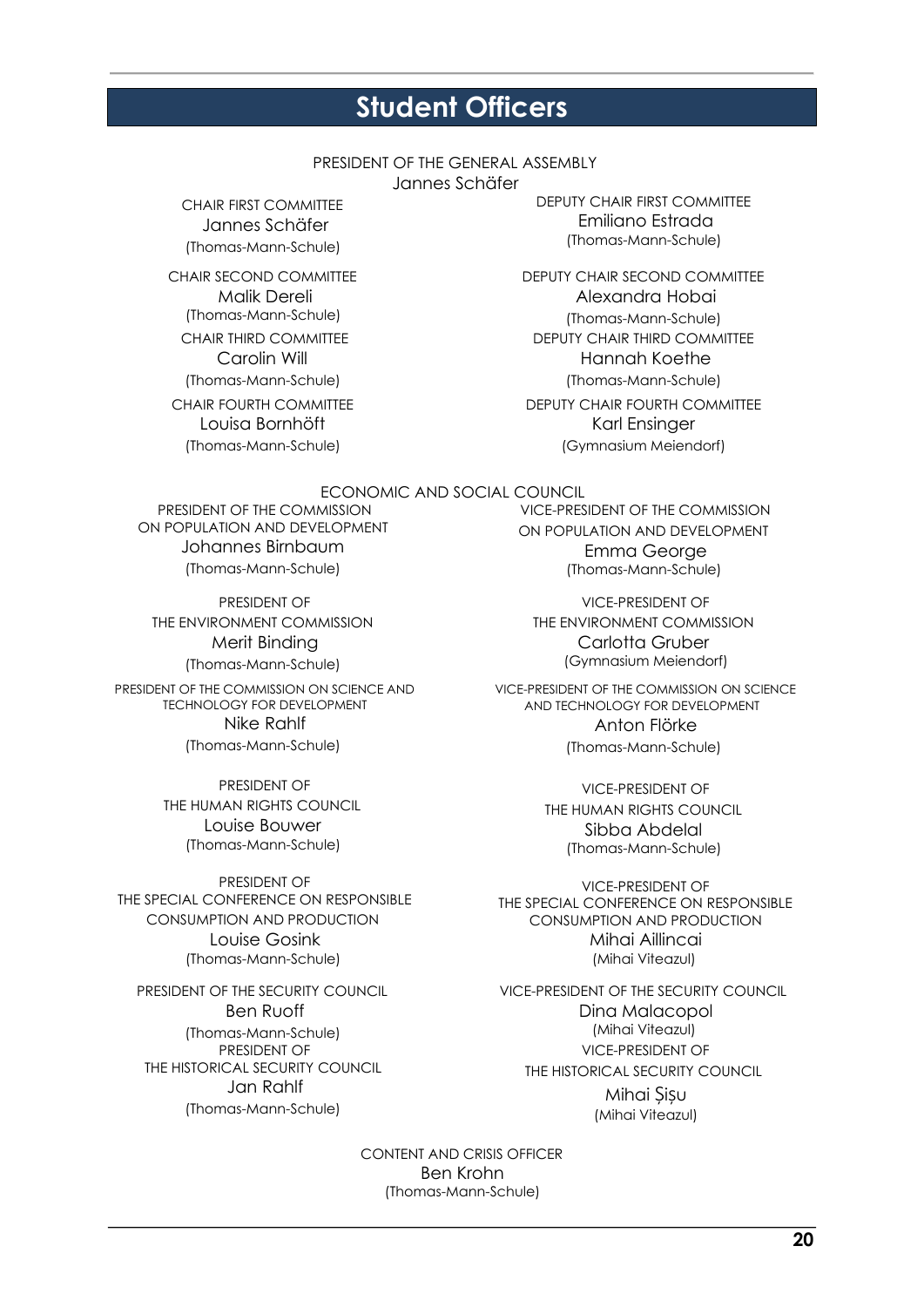### **Participating Schools**

<span id="page-20-0"></span>**Alstergymnasium, Germany (Mexico, Netherlands, South Africa) Campeon Frigymnasium AB, Sweden (Japan) Enskilda Gymnasiet, Sweden (Turkey) Ernestinenschule (Afghanistan, Portugal) Gymnasium Am Sonnenkamp Neukloster, Germany (Niger, WTO) Gymnasium Grootmoor (Iran, Italy, UN Women) Gymnasium Lutherschule, Germany (France, Australia, Ghana) Gymnasium Meiendorf, Germany (Cuba, Pakistan, Uganda) Gymnasium Rahlstedt (Greece, Malaysia, Venezuela) Gymnasium Süderelbe (India, Philippines, Al) Heinrich-Heine-Gymnasium (Bangladesh, Sudan) International European School Warsaw (DPRK, Thailand) International School Groningen, Netherlands (USA, Palestine) Malmö Borgarskola (Russia, USSR) König Wilhelm Gymnasium, Germany (UNICEF, Chile, Ireland) Lorentz Lyceum, Netherlands (Germany, GDR) Mihai Viteazul (Albania, UK) Öckerö Seglande Gymnasieskola (Israel, Ukraine) Katharineum, Germany (Kenya, Switzerland) Johanneum (Canada, Sweden, Tunisia) Leibniz Gymnasium (Poland, UAE) Gymnasium Schwarzenbek, Germany (Brazil, Jamaica) Stadtteilschule Bergedorf (DR Congo, Gabon, Vietnam) Liceo Farnesina, Italy (Argentina, Egypt, Syria) Liceo Manara, Italy (Indonesia, Norway, Singapore) Thomas-Mann-Schule, Germany (China, Belarus, Qatar, South Korea, Saudi Arabia)**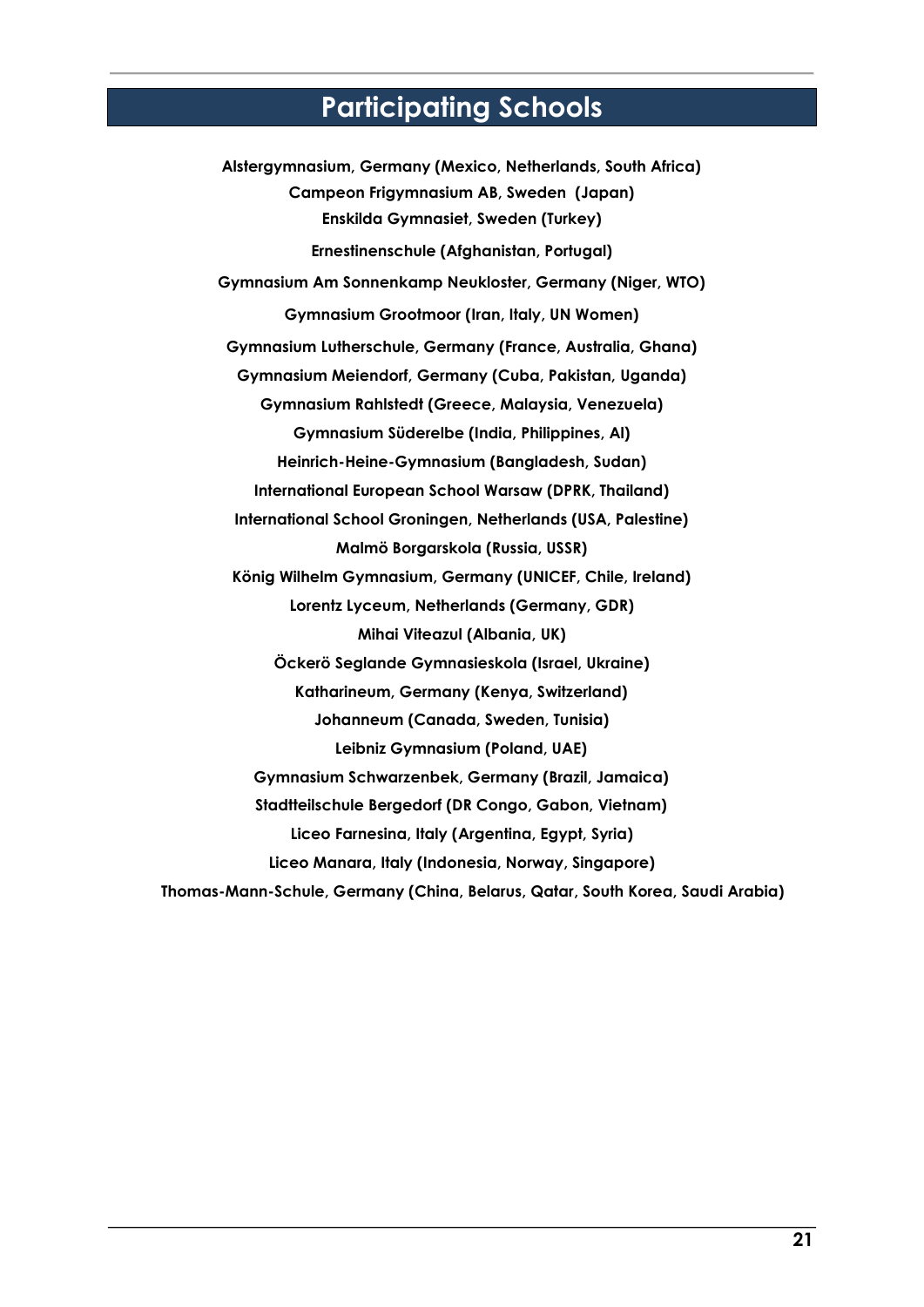### **Acknowledgements**

<span id="page-21-0"></span>**We hereby thank the following firms and persons for their financial support, donations or other help. MUNOL 2022 would not have been possible without them!**

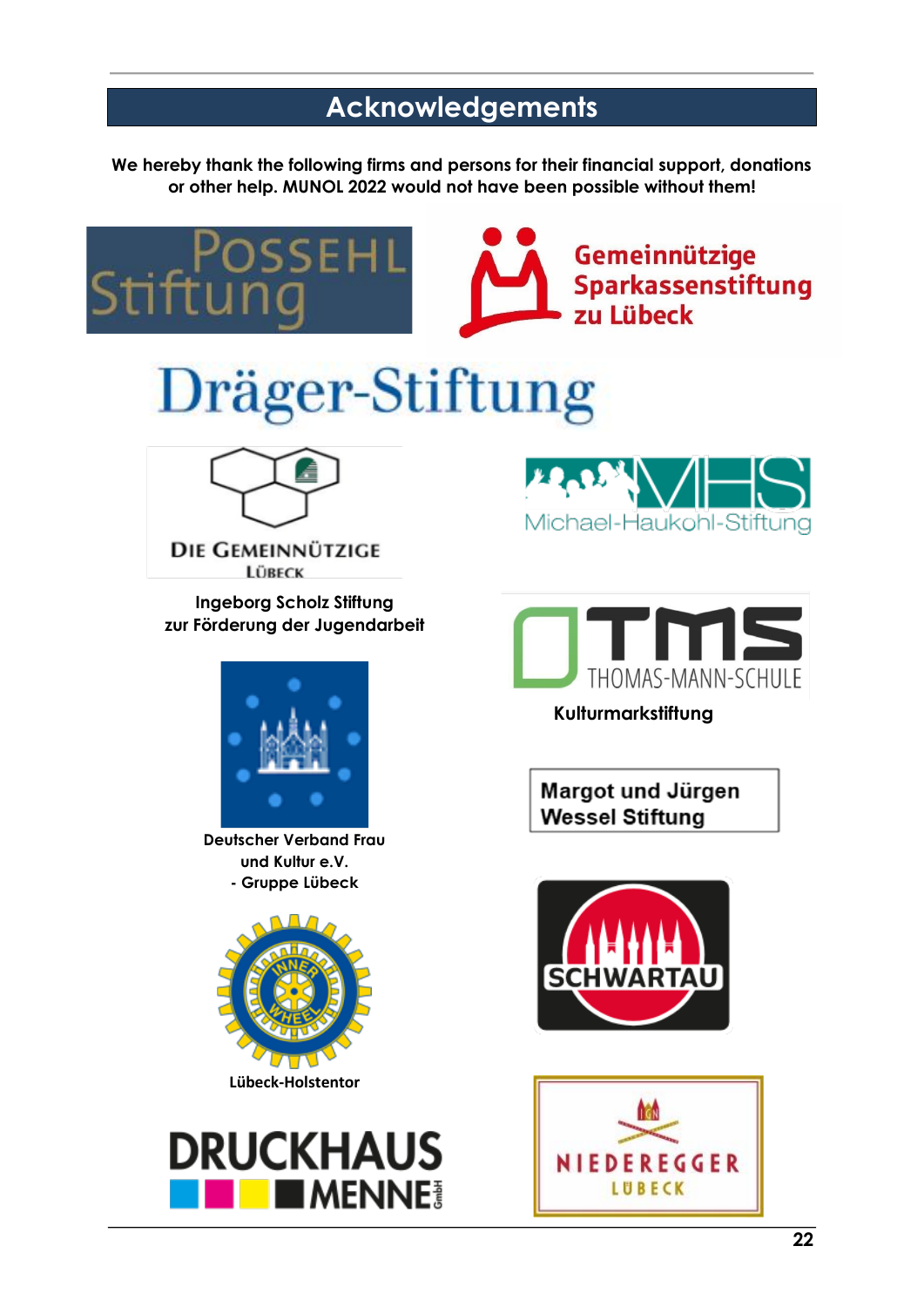### **Special thanks**

<span id="page-22-0"></span>Mr. Dirk Rother (Headmaster) Mr. Tilmann Kracke (Deputy Headmaster) Mr. Karl-Heinz Gurski (Facility Manager) Ms. Sabine Hohenfeld (Head of Approval Panel) Ms. Miriam Petzold (Head of Approval Panel) Mr. Harald Denckmann (Host of the MUN Directors Party) All MUN-Directors All host families

The MUNOL 2022 Team wishes a week of unforgettable experiences, fruitful debates, a lot of fun, and an overall pleasant stay in Lübeck!